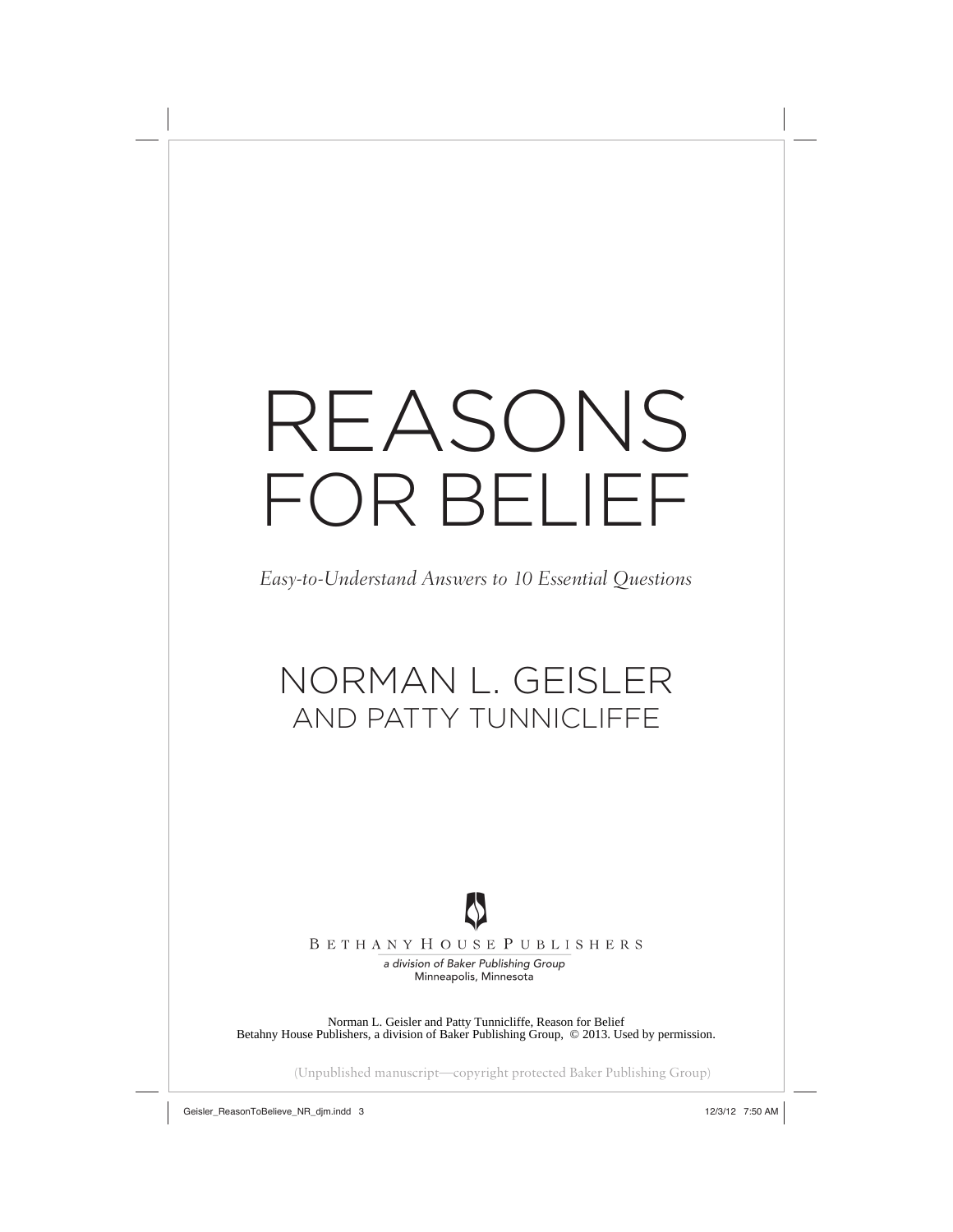© 2013 by Norman L. Geisler and Patty Tunnicliffe

Published by Bethany House Publishers 11400 Hampshire Avenue South Bloomington, Minnesota 55438 *www.bethanyhouse.com*

Bethany House Publishers is a division of Baker Publishing Group, Grand Rapids, Michigan

Printed in the United States of America

All rights reserved. No part of this publication may be reproduced, stored in a retrieval system, or transmitted in any form or by any means—for example, electronic, photocopy, recording—without the prior written permission of the publisher. The only exception is brief quotations in printed reviews.

Library of Congress Cataloging-in-Publication Data Geisler, Norman L. Reasons for belief : easy-to-understand answers to 10 essentialquestions / Norman L. Geisler and Patty Tunnicliffe. p. cm. Includes bibliographical references. Summary: "A concise step-by-step study of the foundations of Christian faith in easy-to-understand language"—Provided by publisher. ISBN 978-0-7642-1057-0 (pbk. : alk. paper) 1. Christianity—Miscellanea. 2. Apologetics—Miscellanea. I. Tunnicliffe, Patty. II. Title. BR121.3.G45 2013 2012 239—dc23 2012039401

All Scripture quotations are taken from the *Holy Bible, New International Version®.*  NIV® Copyright © 2011 by International Bible Society. Used by permission of Zondervan. All rights reserved.

All italics in Scripture are added for emphasis by the authors.

The internet addresses, email addresses, and phone numbers in this book are accurate at the time of publication. They are provided as a resource. Baker Publishing Group does not endorse them or vouch for their content or permanence.

Cover design by Gearbox

13 14 15 16 17 18 19 7 6 5 4 3 2 1

In keeping with biblical principles of creation stewardship. Baker Publishing Group advocates the responsible use of our natural resources. As a member of the Green Press Initiative, our company uses recycled paper when possible. The text paper of this book is composed in part of post-consumer waste.



Betahny House Publishers, a division of Baker Publishing Group, © 2013. Used by permission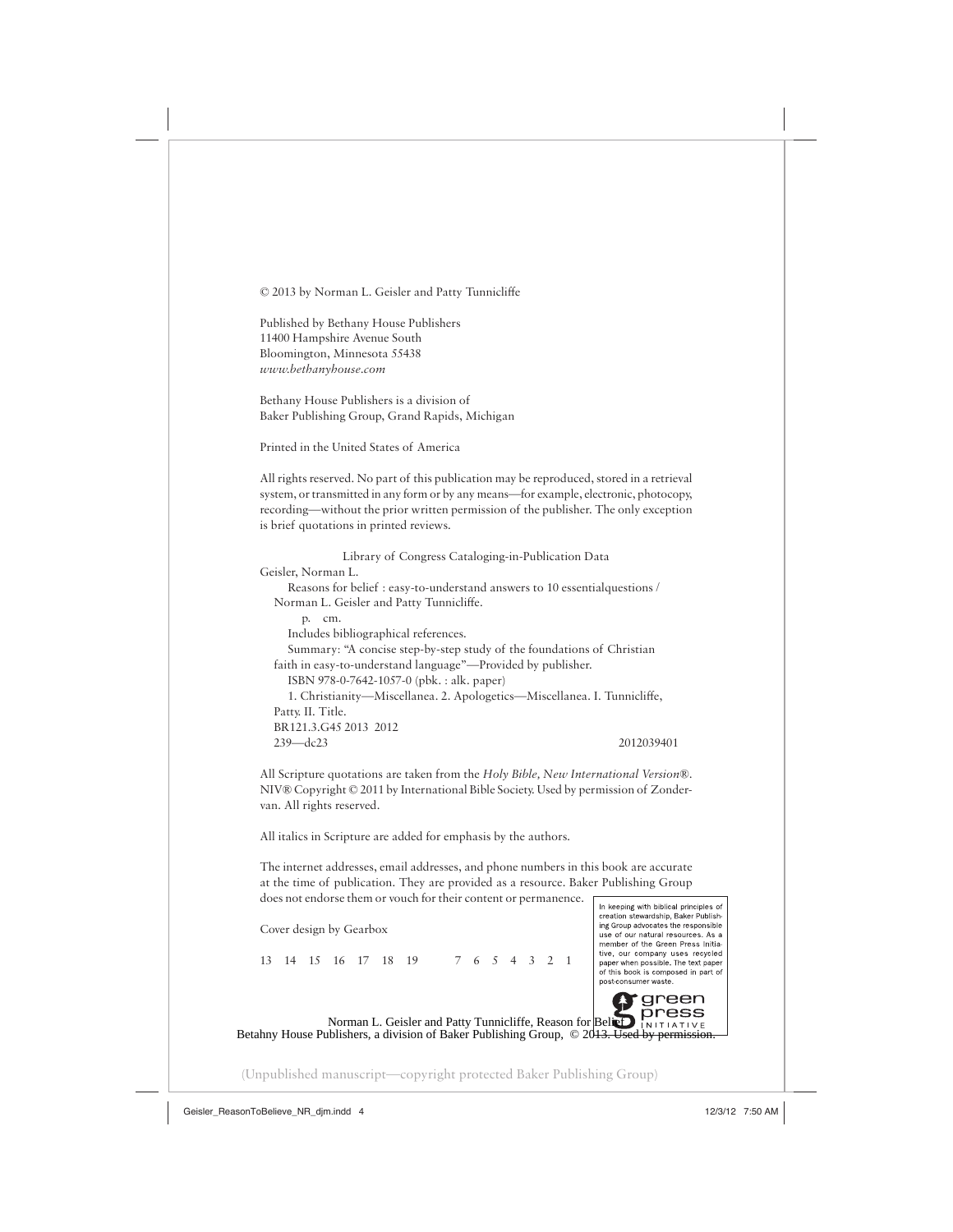# **Contents**

- 1 A Basic Question in Need of an Answer 7  *"Why Are You a Christian?"*
- 2 Truth 15  *Challenge #1: "Real Truth Does Not Exist. 'Truth' Is Just Truth to You"*
- 3 God (Part I) 25  *Challenge #2: "God Does Not Exist"*
- 4 God (Part II) 43  *Challenge #2: "God Does Not Exist"*
- 5 Which God? 63  *Challenge #3: "If God Exists, He Isn't Necessarily the God of the Bible"*
- 6 Miracles 79  *Challenge #4: "Miracles Don't Happen"*
- 7 The New Testament 93  *Challenge #5: "The New Testament's Many Errors Make It Unreliable. It's More Like a Collection of Myths and Legends"*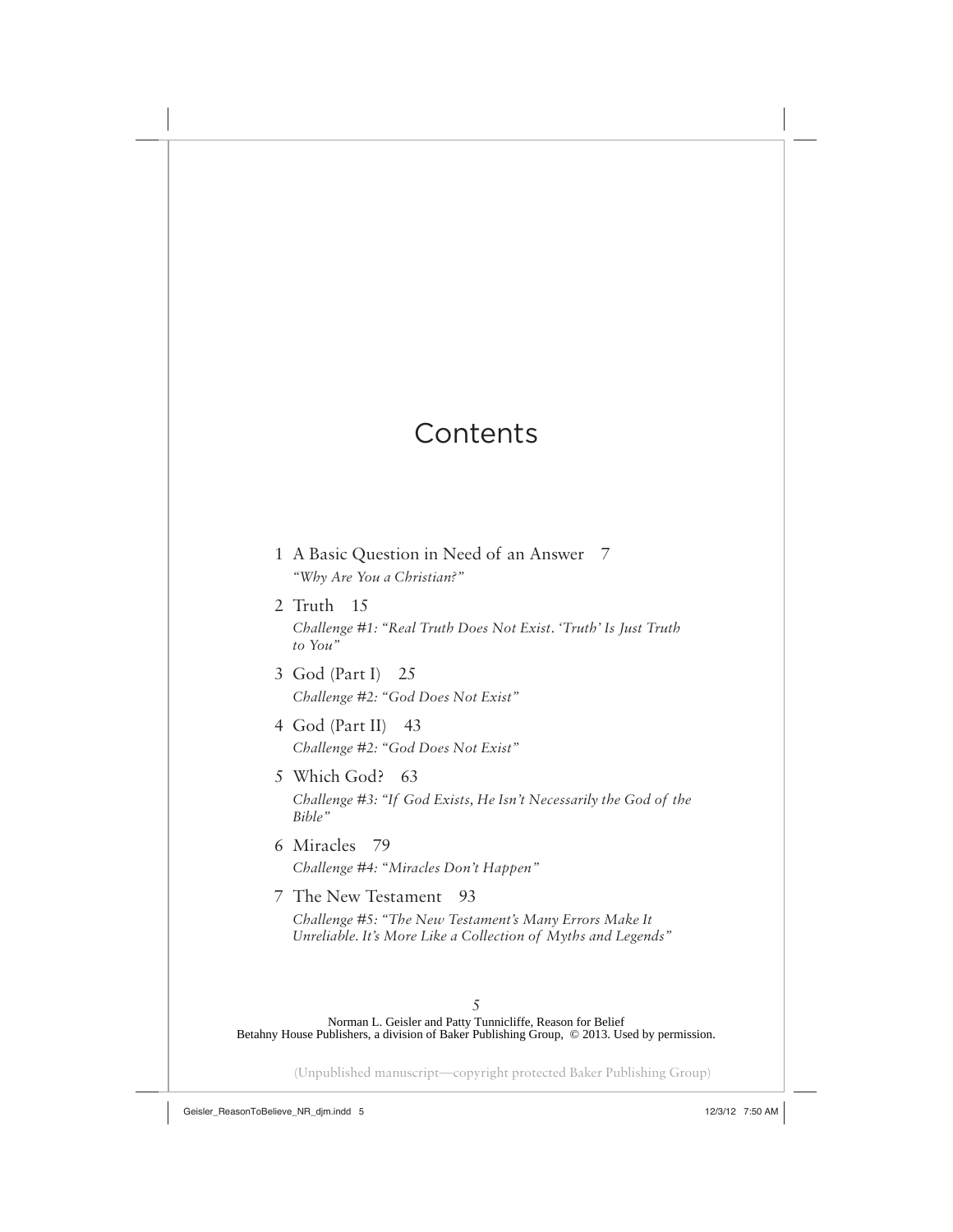#### **Contents**

- 8 Is Jesus God? (Part I) 119  *Challenge #6: "Jesus Never Claimed to Be God"*
- 9 Is Jesus God? (Part II) 135  *Challenge #7: "Jesus Didn't Prove He Is God"*
- 10 Jesus' Resurrection 151  *Challenge #8: "Jesus Did Not Rise From the Dead"*
- 11 Other Religious Books 171  *Challenge #9: "The Bible Isn't the Only True Religious Book"*
- 12 Is Jesus the Only Way to God? 193  *Challenge #10: "Christianity Is Too Narrow. There Are Many Ways to God Besides Jesus"*
- 13 How Should the Truth Impact My Life? 211  *What Does the Evidence Mean for Me?*

 Resources 227 Notes 231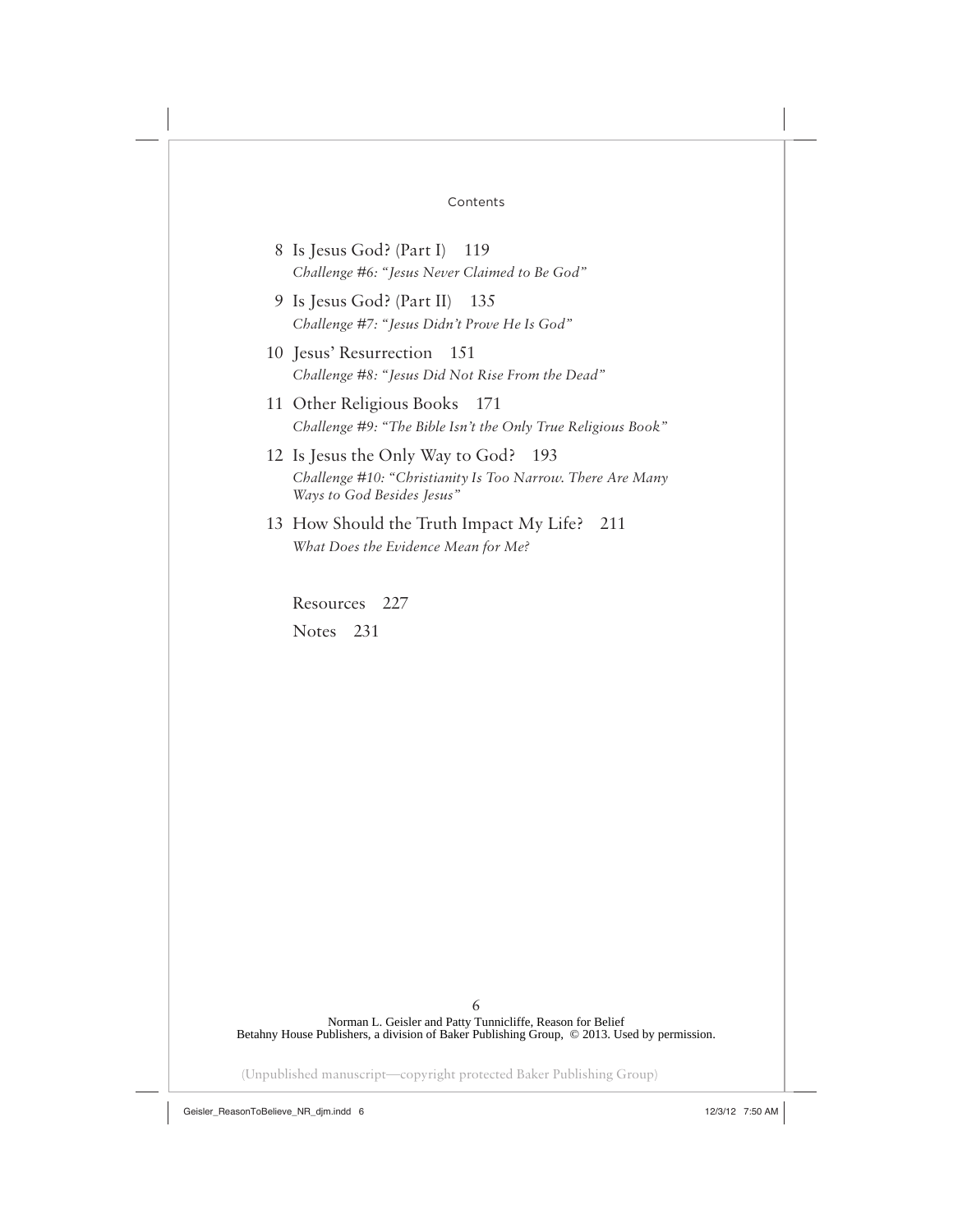1

# A Basic Question in Need of an Answer

*"Why Are You a Christian?"*

Has anyone ever asked you this? It's a fair question, and also a pretty simple one. The inquirer wants to know why you believe in Jesus rather than in someone or something else.

It's like being asked why you're a fan of a certain team. Maybe you like the quarterback or one of the other players. Maybe you're loyal to your area or hometown or school. Maybe you're related to the coach. Whatever your reasons, you do have them for why you support and root for that team, and you'd gladly, probably even proudly, list them if someone wanted to know.

In the same way, if someone wants to know why you're a Christian, they want to know why you have chosen to follow Jesus instead of Muhammad or Buddha or somebody else.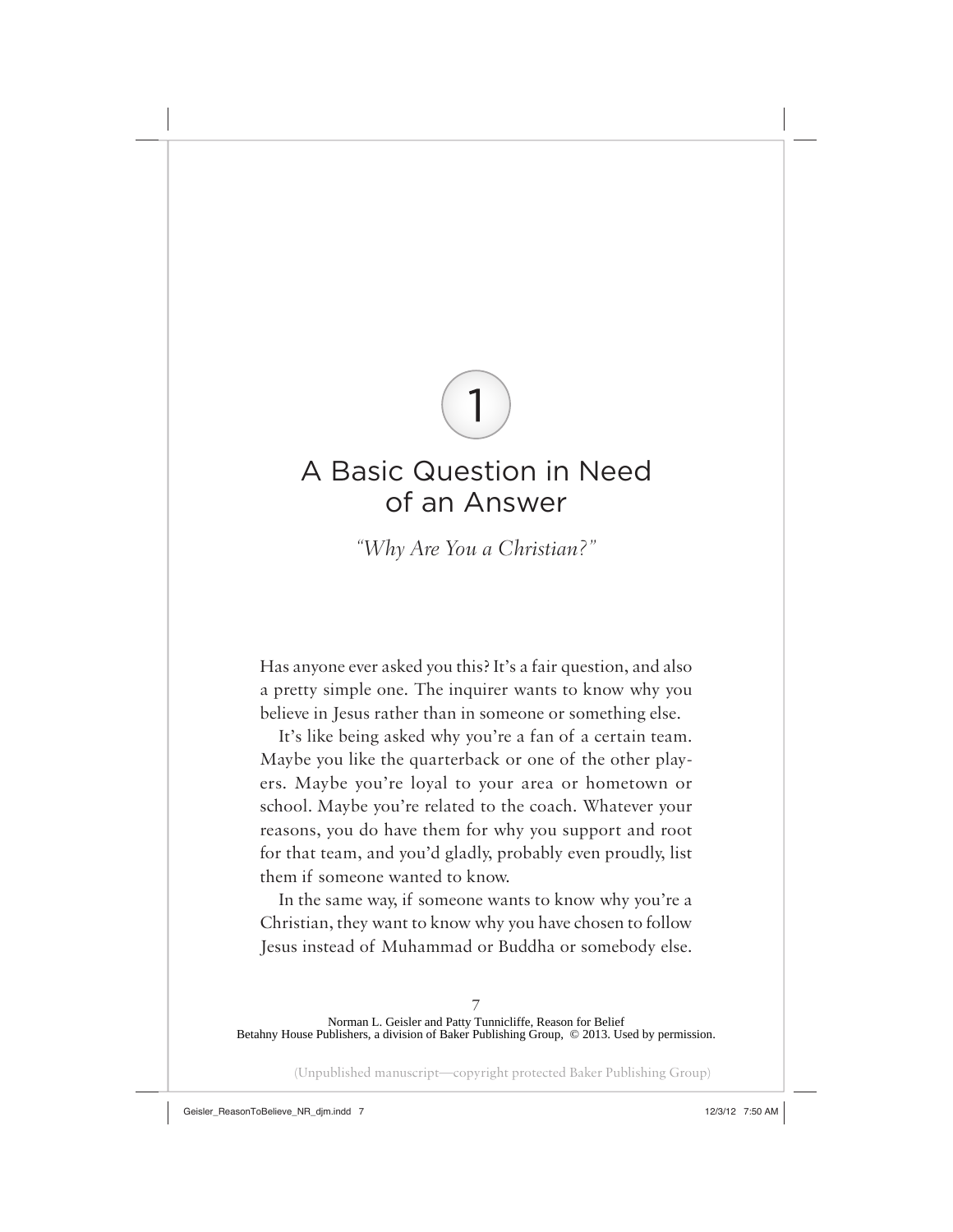Why are you a believer instead of an atheist or an agnostic? What are your reasons for being a Christian?

Whether or not you've yet been asked, sooner or later this question will come up. People are curious about religion, and many talk openly about their own ideas. Many celebrities promote some form of Buddhism. Tom Cruise and John Travolta are well-known to be Scientologists. Madonna has advocated her Kabbalist beliefs; Demi Moore, Paris Hilton, Ashton Kutcher, and others have dabbled with or delved into Kabbalah. Various organizations promote seminars designed to develop the different aspects of "spirituality." There are lots of other examples in almost as many different directions.

If you *have* been asked why you are a Christian, what was your answer? Do you think your response made sense to the person who asked it? Did it seem to satisfy their curiosity? Were you comfortable with what you said?

Many struggle with this, often feeling they can't come up with a straightforward, concise response. "Because Christianity is true" or "Because I believe the Bible" or "Because I love Jesus" (for example) might not be helpful or even make sense to the person asking.

Suppose you had only a moment to answer. How would you reply? Every believer should be, and can be, prepared with a response.

### **Our Culture Itself Is a Challenge**

Not too long ago, most Americans accepted the basic claims of Christianity, even if they weren't Christians. Most believed there is a God. Most respected the Bible. Most were convinced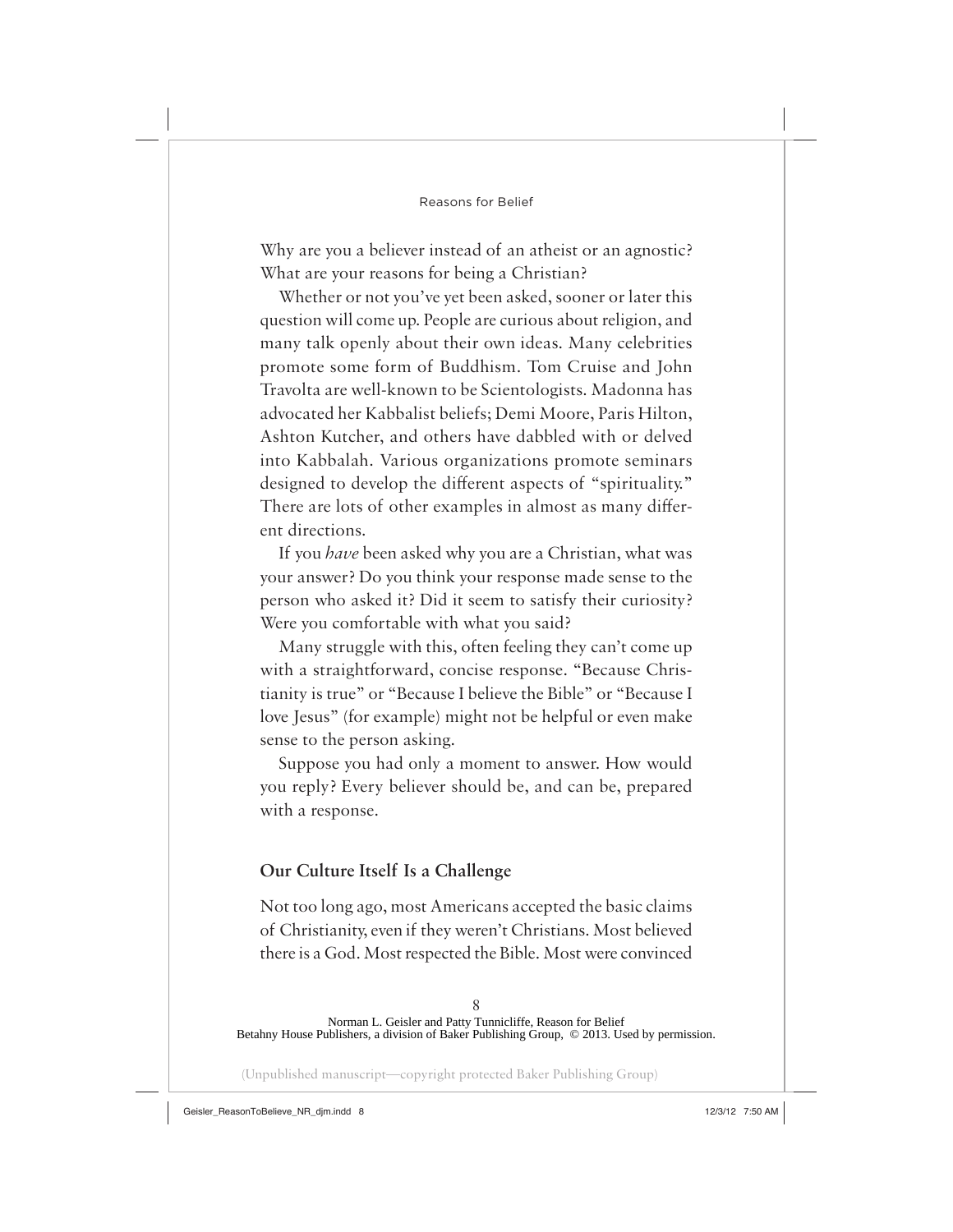Jesus was an actual historical person. And most generally accepted the biblical moral code: Don't use God's name as a curse word; respect your parents; don't commit murder, lie, steal, or covet your neighbor's spouse or possessions.

This is no longer true. Many reject Christianity's core principles. Virtually everything Christians have always believed is being challenged or opposed. These challenges come from schoolteachers, college professors, commentators, writers seemingly from every walk of life.

These are some of the allegations:

- There is no God.
- The New Testament is unreliable. Though it may have some good moral teaching, it contains fables and errors.
- If Jesus existed at all, he was not God; he certainly did not rise from the dead.
- The Bible is no different from any other religious book. All religions have their own truth.
- Many paths lead to God; Jesus is not the only way. Being good and being sincere about what you believe is what matters.

Many Christians don't know how to respond to these claims. They may believe they've found the truth but can't explain why it's true or why contrasting or contradictory beliefs are false. So they keep quiet. They love God, yet they hope no one asks "Why are you a Christian?"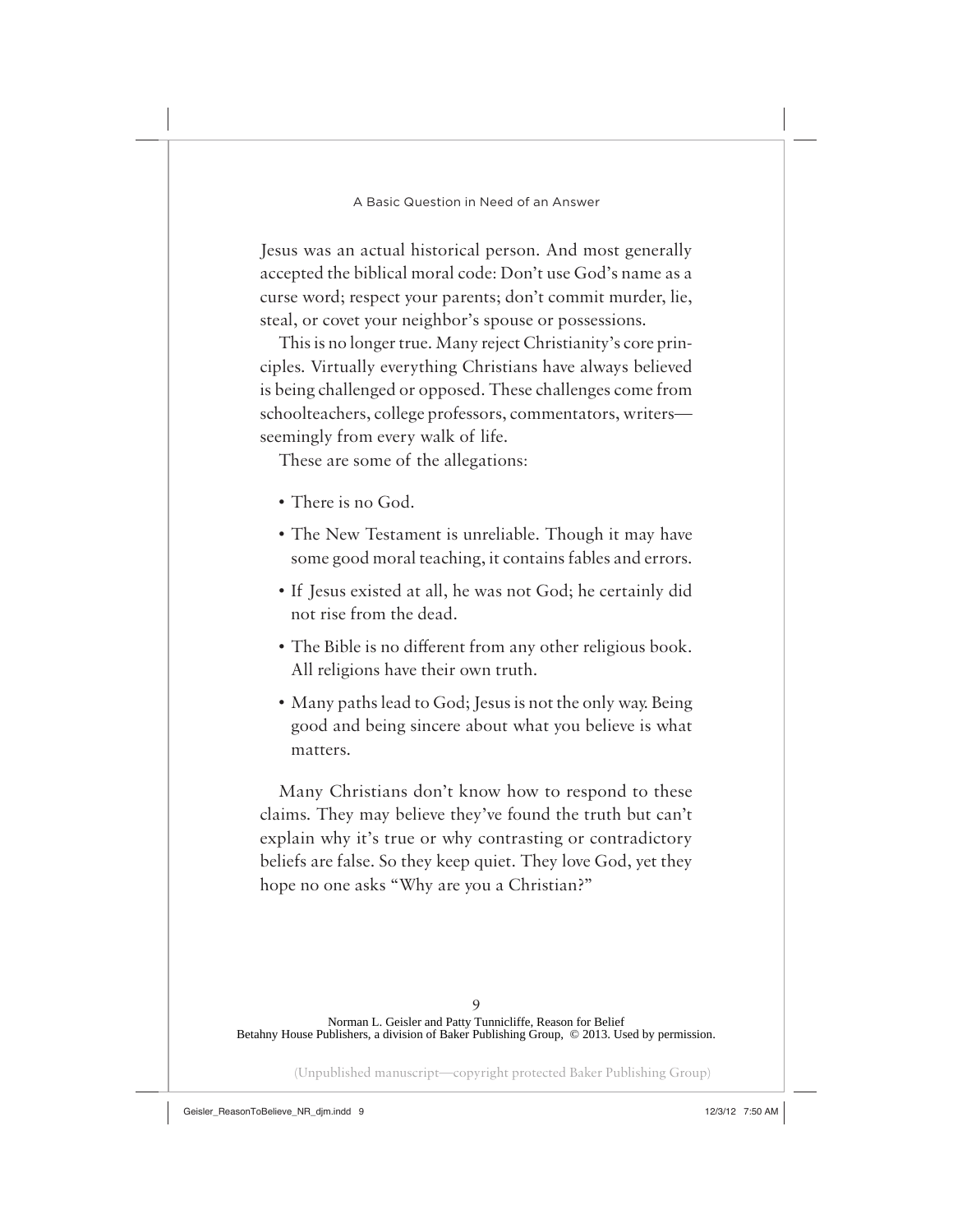#### **Why Is This Important?**

Today people from all over the world are living in the United States. Many know little about Christianity. Some have never considered the evidence for faith in Christ. Some have sincere and substantial questions about the Bible, God, or Jesus. Some only know what they see on TV or read online. Many young people only know what they hear from their parents, friends, or teachers.

People are right to ask questions about Christianity. They're right to ask how we can know that it's true; it's unreasonable to believe something unless there's evidence that it's correct. Anyone searching for God will want to find believable evidence that he exists. Anyone thinking of committing their life to anything will want to know why they should do so. What's the evidence that Jesus is God or that he died to forgive our sins?

Evidence does not save us, but many have turned to God when presented with the facts. God can and will use evidence to bring people to a saving knowledge of Jesus Christ. The apostle Paul offered evidence for the faith when he *"reasoned"* with people about its foundational claims (Acts 17:16–34). Many who heard him "were persuaded" (Acts 17:4) and became believers.

Everyone who's ever become a Christian had some reason to believe that doing so made sense. For example, they believed that there is a God, that Jesus is God, and that he died on the cross for their sins.

The Bible encourages everyone to seek God. It promises:

If you seek him, he will be found by you. (1 Chronicles 28:9)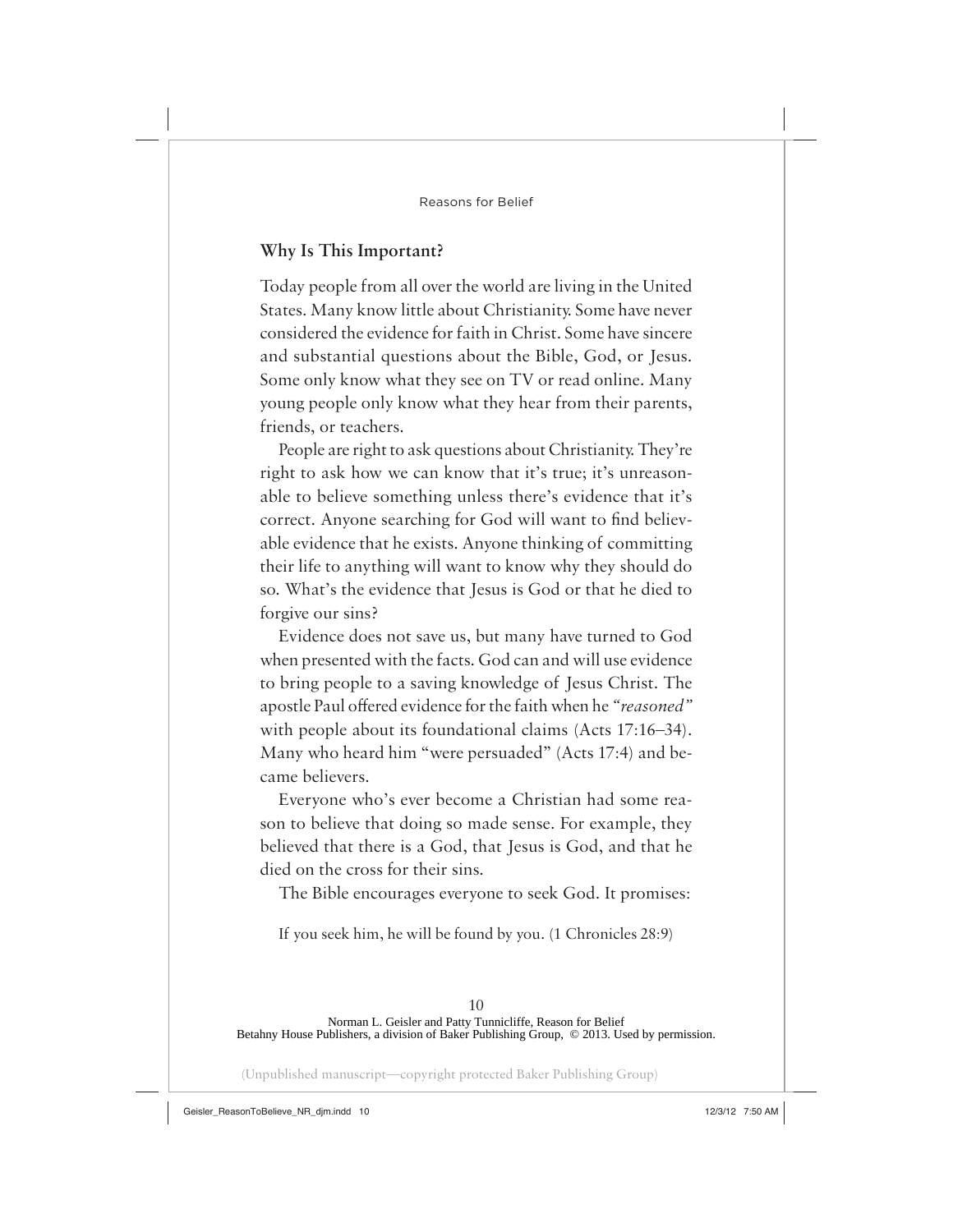You will seek me and find me when you seek me with all your heart. (Jeremiah 29:13)

Christianity provides honest answers backed up by evidence for the questions people ask. We need to know how to respond, though. We need to prepare ourselves to provide a biblical answer to life's biggest questions.

God has provided the current generation with more verification for the truth than at any previous time. Evidence substantiating the truth of the Bible has expanded rapidly in the past century. More than in any other era, we have access to powerful evidence for the God of the Bible, for the reliability of the Old and New Testaments, and for the deity and resurrection of Jesus.

The fact that God has sovereignly provided all this, now, is no accident. He expects us to know it and use it, and this isn't optional—the Bible directs us to be ready to defend our faith, so we're to be able to use facts and good reasoning to support what we believe.

Always be prepared to give an answer to everyone who asks you to give the reason for the hope that you have . . . with gentleness and respect. (1 Peter 3:15)

The question is, can we do this? Are we equipped and ready to respond when someone asks, "Why are you a Christian?"

#### **Ten Challenges to Christianity**

Here are ten primary challenges facing believers today. We'll address each one. Every chapter that follows will help equip you to better explain the truth and explain why you believe.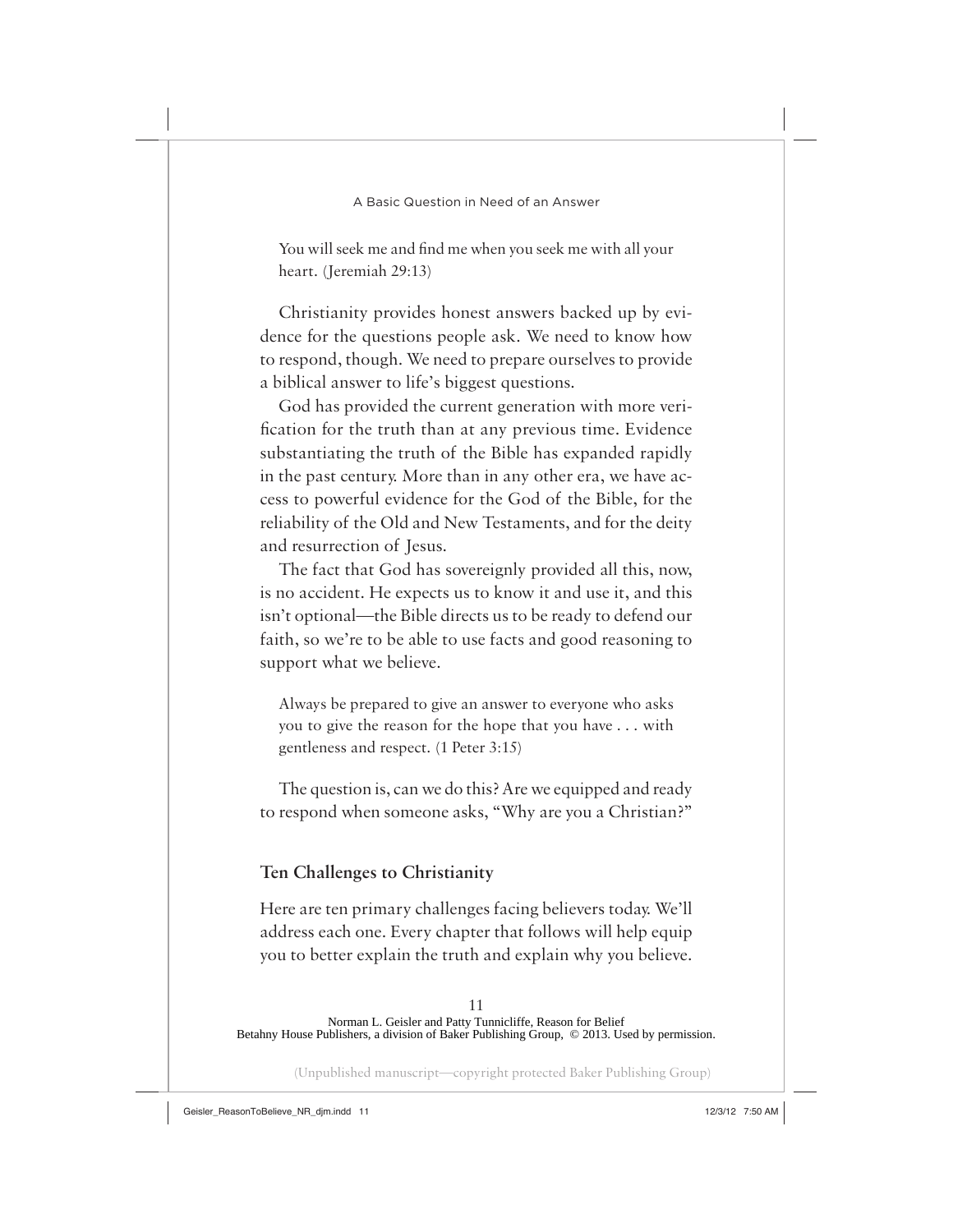#### **Key Term: Apologetics**

Apologetics doesn't mean to say you're sorry for something but rather to defend something, to give reasons that support what you believe is true. Apologetics is what we're doing through this book; its goal is to assist you in becoming a strong defender of your faith.

**Challenge #1:** "Real truth does not exist. 'Truth' is just truth to you." (See chapter 2.)

**Challenge #2:** "God does not exist." (See chapters 3–4.)

**Challenge #3:** "If God exists, he isn't necessarily the God of the Bible." (See chapter 5.)

**Challenge #4:** "Miracles don't happen." (See chapter 6.)

**Challenge #5:** "The New Testa-

ment's many errors make it unreliable. It's more like a collection of myths and legends." (See chapter 7.)

- **Challenge #6:** "Jesus never claimed to be God." (See chapter 8.)
- **Challenge #7:** "Jesus didn't prove he is God." (See chapter 9.)
- **Challenge #8:** "Jesus did not rise from the dead." (See chapter 10.)
- **Challenge #9:** "The Bible isn't the only true religious book." (See chapter 11.)
- **Challenge #10:** "Christianity is too narrow. There are many ways to God besides Jesus." (See chapter 12.)

### **How We'll Respond to These Challenges**

We'll approach this as a defense attorney would when seeking to prove a defendant innocent of a charge. They'd present solid evidence. They'd establish a fact-based alibi. To prove innocence beyond a reasonable doubt, they might appeal to fibers, prints, marks or tracks, even DNA.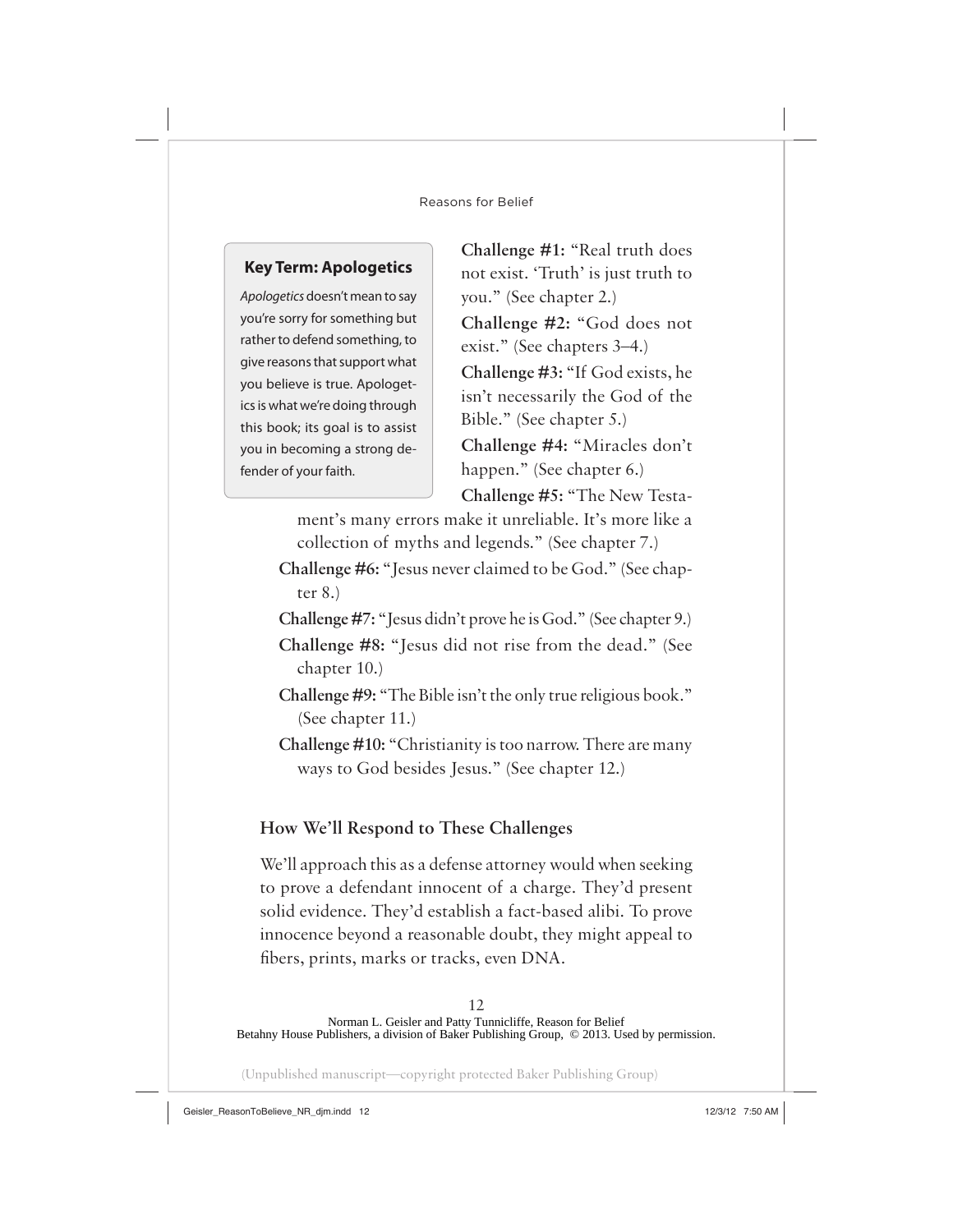We'll look at many facts. We'll examine eyewitness accounts. We'll appeal to science, to history and archaeology, and to prophecy. We'll appeal to manuscript evidence and more.

See the chart below for the steps we'll take as we build our case.

#### **Ten Points That Answer Our Ten Challenges and Prove Christianity Is True**



Learning the facts isn't the ultimate end. Whatever proves to be true should impact our whole lives. So if you already believe, as you go through this book, pray that the information will help you to love God at a deeper level than you have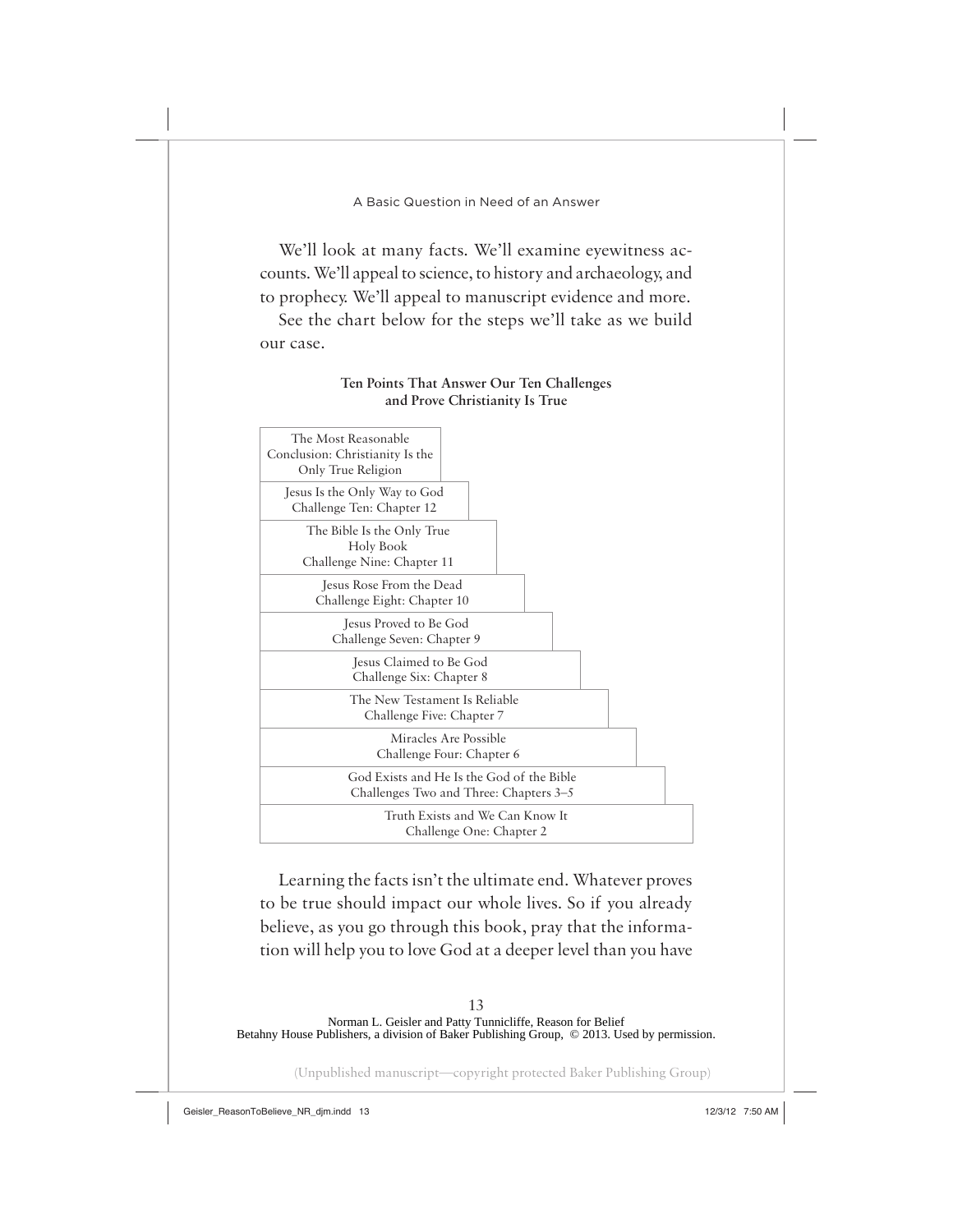before. Pray that it will help you to love him more with all your heart, soul, mind, and strength. And pray for opportunities to share the truth of God's Word with others.

Each chapter will define terms and explain ideas with the intent of making them basic and straightforward. If a word or concept isn't clear at first, be patient. If you feel stuck at any point, you could ask someone for an explanation or illustration, or you might look up something unfamiliar in an online dictionary.

Let's start with our first challenge, a challenge about truth.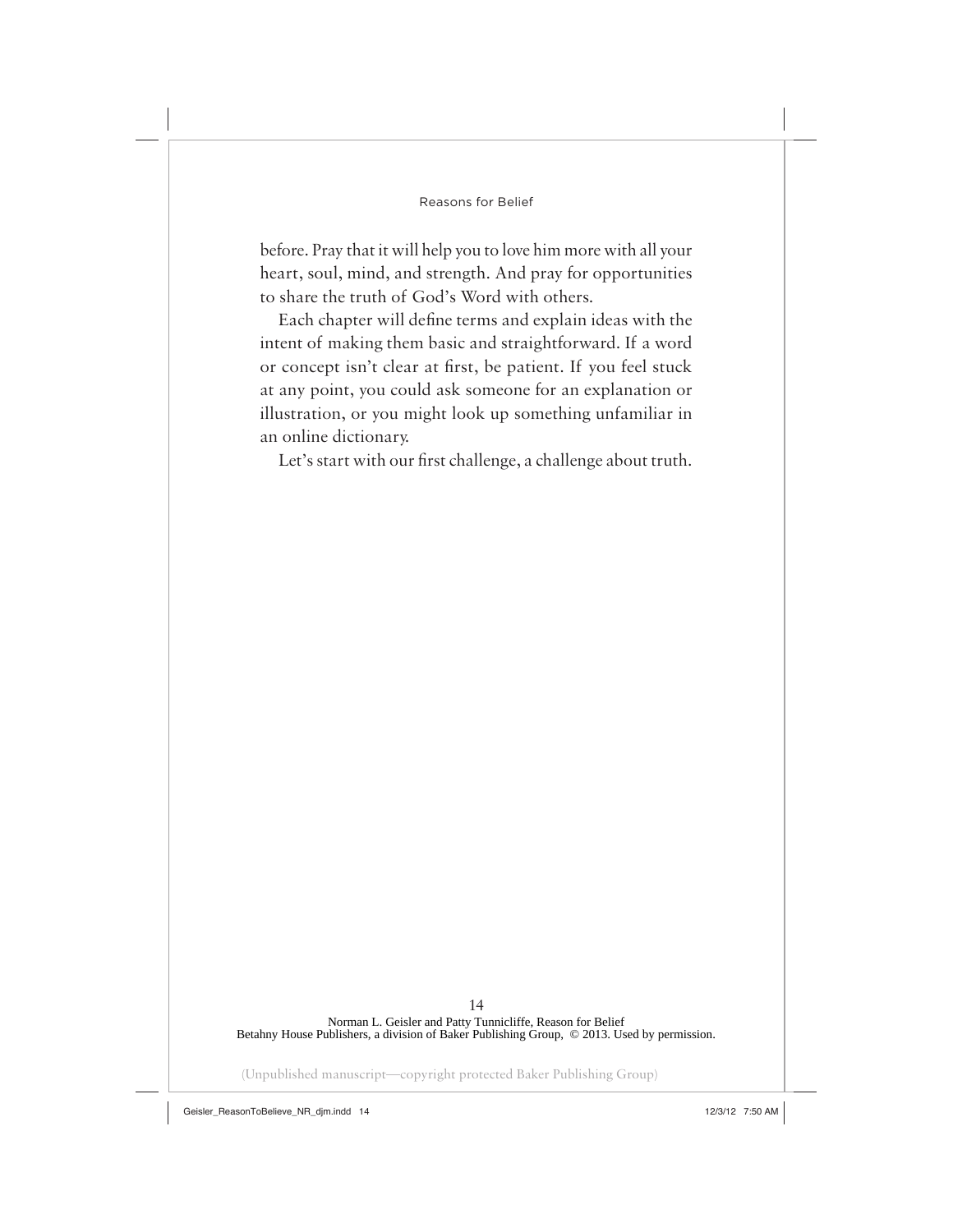

*Challenge #1: "Real Truth Does Not Exist. 'Truth' Is Just Truth to You"*

**Potential problem:** Most people probably would agree that truth is important, since no one wants to believe something that isn't true. However, people also have very different ideas about what's true. Christianity claims to be the Truth, and thus claims that whatever contradicts it—every other religion—is false. Many today contend that "truth" is only true to the person who believes it. These assertions can't both be correct.

Teachers will say that two plus two *does* equal four. They'll tell you George Washington *was* the first U.S. president. They'll say there *is* a physical law we call the *law of gravity*. Statements like these are called *truth claims*.

Each day we all make statements we want others to accept as fact. That is, we make truth claims. Whenever someone asks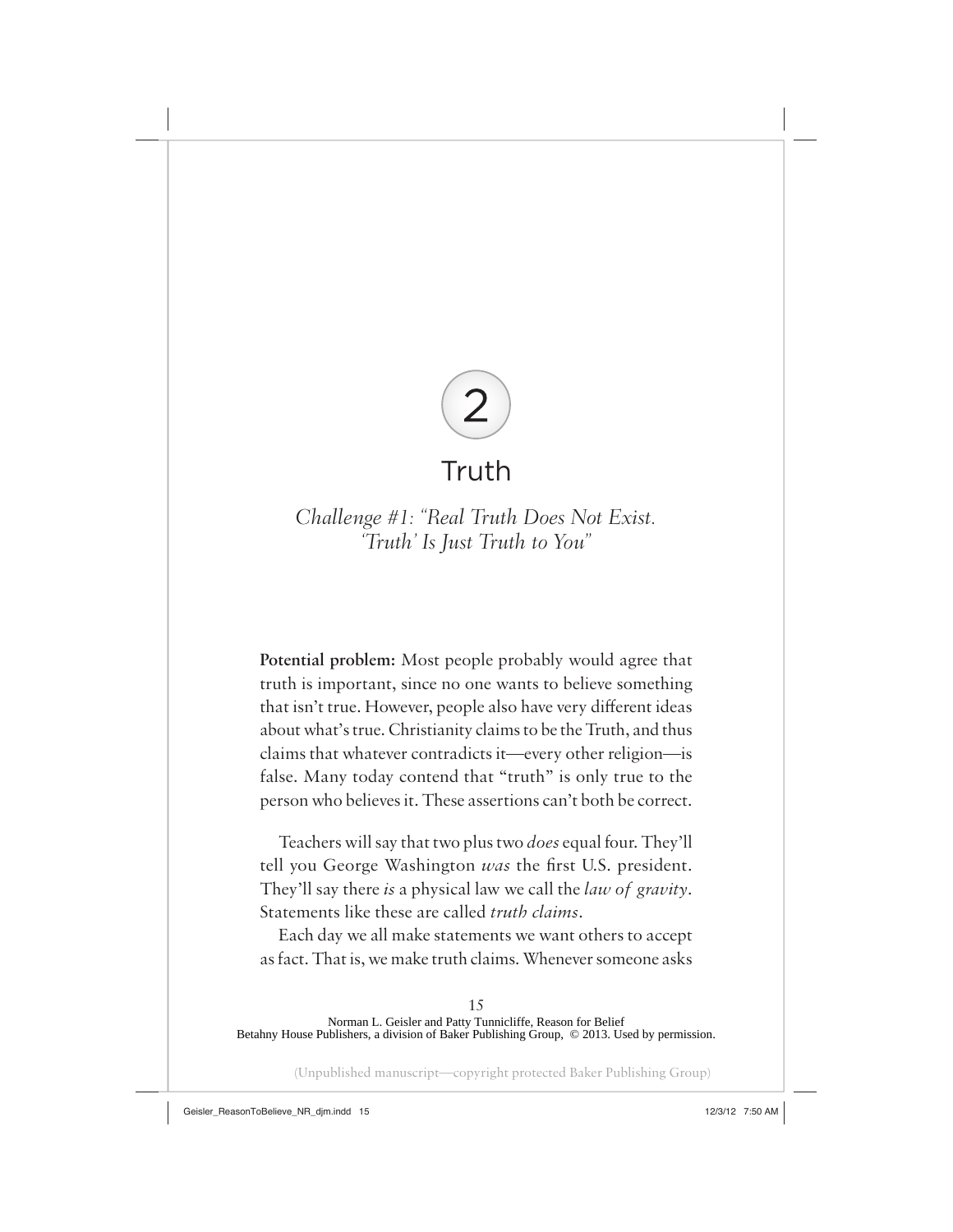where you live, or when your birthday is, your response is a truth claim, and you expect others to believe that what you've said is true. They expect the same of you when they make similar statements. Every day life is filled with truth claims.

#### **Two Contradictory Views: What Is Meant by "Truth"**

Since life is permeated with truth claims, there's no avoiding them, so we need to address this issue right away. Generally, there are two ideas about truth today.

#### *View #1: Truth Is What's True for You*

In this view, truth is relative—a subjective opinion. "Truth" becomes true to you as you believe it. In other words, *I'm convinced of it, so that settles it.* Someone with this view might say, "You have your truth, and I have mine."

#### *View #2: Truth Is What Matches the Facts*

In this view, truth is absolute—an objective reality. Truth isn't personal, and it doesn't belong to me or to you. Whether everyone, or most, or few, or nobody believes it, truth is what matches up with what's real. In other words, *It's true, so that settles it, whether or not I believe it.*

### **So What** *Is* **Truth?**

Here is a solid definition: "*Truth* is what matches reality." Or again, "Truth matches the facts." People once believed the earth was flat and thought that if you sailed too far from land you'd fall off. It is true that people believed this, but that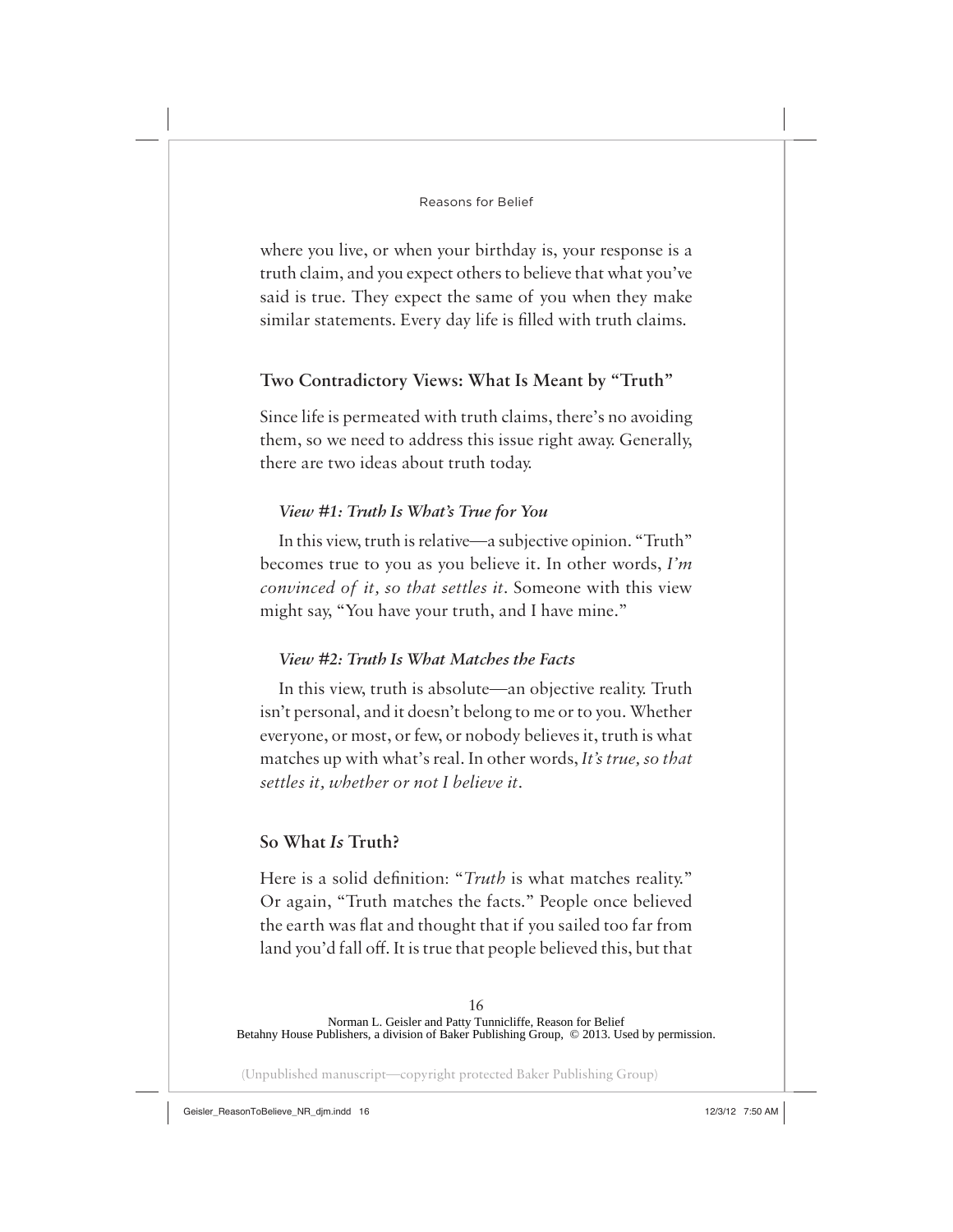didn't make it true. The earth was and is round, no matter what anyone has believed. No opinion about the planet's shape has altered reality.

Another way to describe truth is to say, "Truth is telling it like it is." What we claim to be true must match the way things really are. My claim to have a thousand dollars in my savings account is only true if I actually have a thousand dollars there. If only a hundred dollars is in my account, my statement isn't true—I did not tell it like it is.

Conversely, something is a *falsehood* if it does not match reality, if it does not tell it like it is. While insistence that Santa Claus really exists and has flying reindeer, including one with a red nose, might serve make-believe fun for kids, it isn't actually true. It's false because it does not match reality.

#### **How Can We** *Know* **What Is True?**

We have said that truth must match the real world—the way things really are. It must "tell it like it is." So how can we know? Two tests can help us discover whether or not something is true.

# *Test #1: Examining All the Facts to See What Matches Reality*

Truth must be backed up by facts, supported by outside evidence rather than personal opinions. Here are three examples of what some people believe despite the facts: The Holocaust never happened (the Nazis didn't murder millions of Jews); the U.S. never landed anyone on the moon (it was a faked performance); a group of Jews attacked the World Trade Center.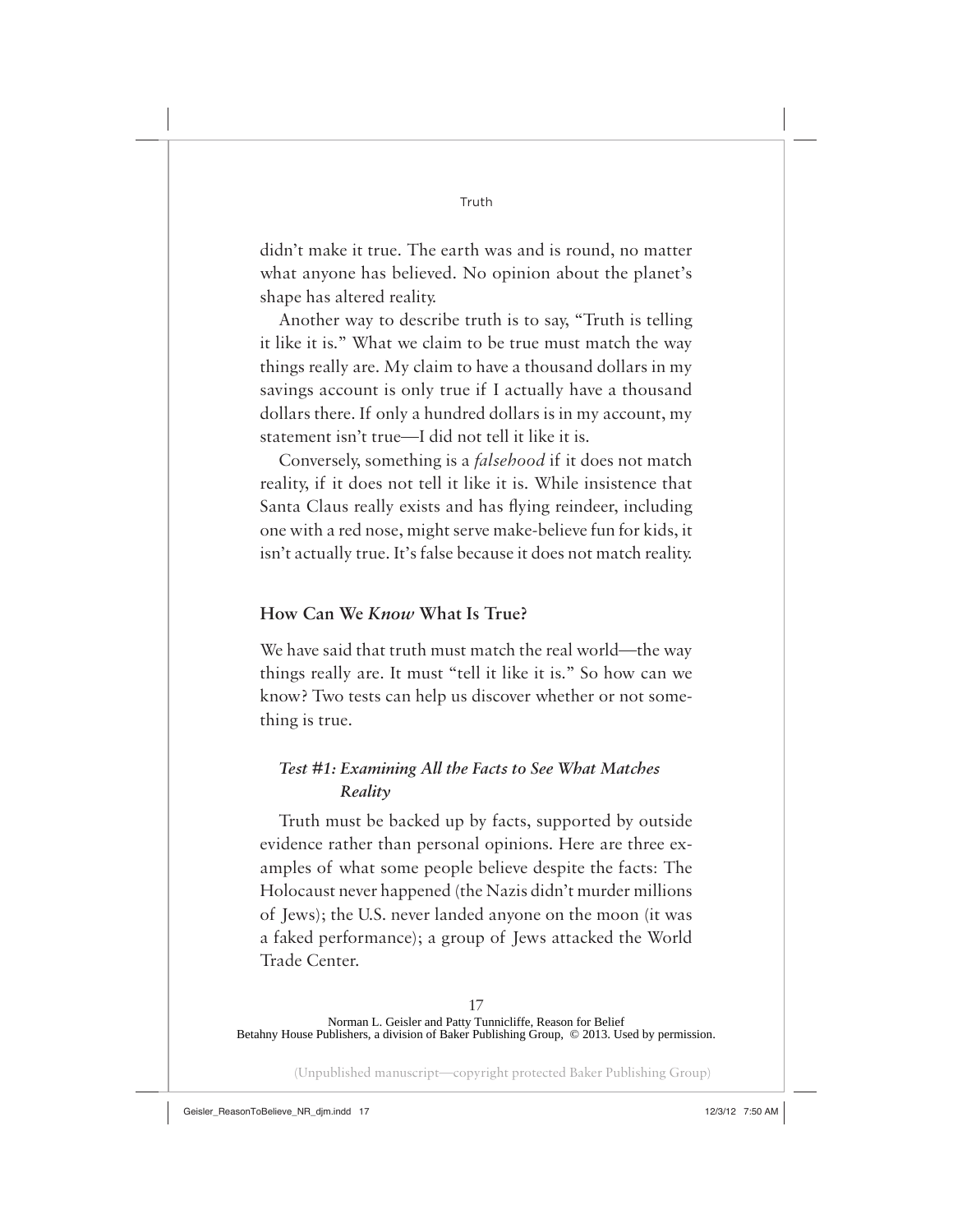How would you show that these statements are untrue?

You could use WWII newsreels, for example, to substantiate the Holocaust. You could appeal to the eyewitness testimony of those who worked on the lunar landing and of those who actually went. You could point to all of the evidence left behind by those who hijacked the planes on 9/11. Basically: You could prove your case by collecting the facts.

#### **Some Truths About Truth**

- 1. We don't invent truth; we discover it. In the early 1500s, Ferdinand Magellan sailed around the world by heading west and returning from the east. His demonstration of the earth's roundness wasn't the invention of a new truth. Rather, he discovered what had always been true.
- 2. Our understanding of the truth can change, but truth itself does not change. After Magellan's voyage, people had a new understanding of what had always been true: The earth is round.
- 3. Truth does not depend on how fervently or sincerely we believe something to be true. The correct answer to this true/false question: "The Twin Towers in New York City were attacked on September 11, 2000" is false. The date was September 11, 2001. It wouldn't matter how strongly someone believed that event took place in 2000; the answer is still false.
- 4. When something is true, it's true everywhere, for all people, at all times. Some cultures used to believe a dragon living under the earth (not the movement of tectonic plates) caused earthquakes—that the earth moved when the dragon moved. It's true that they believed this, but that didn't make it true. No one's beliefs make anything true or false. Truth is true, and falsehood is false, no matter what anyone believes.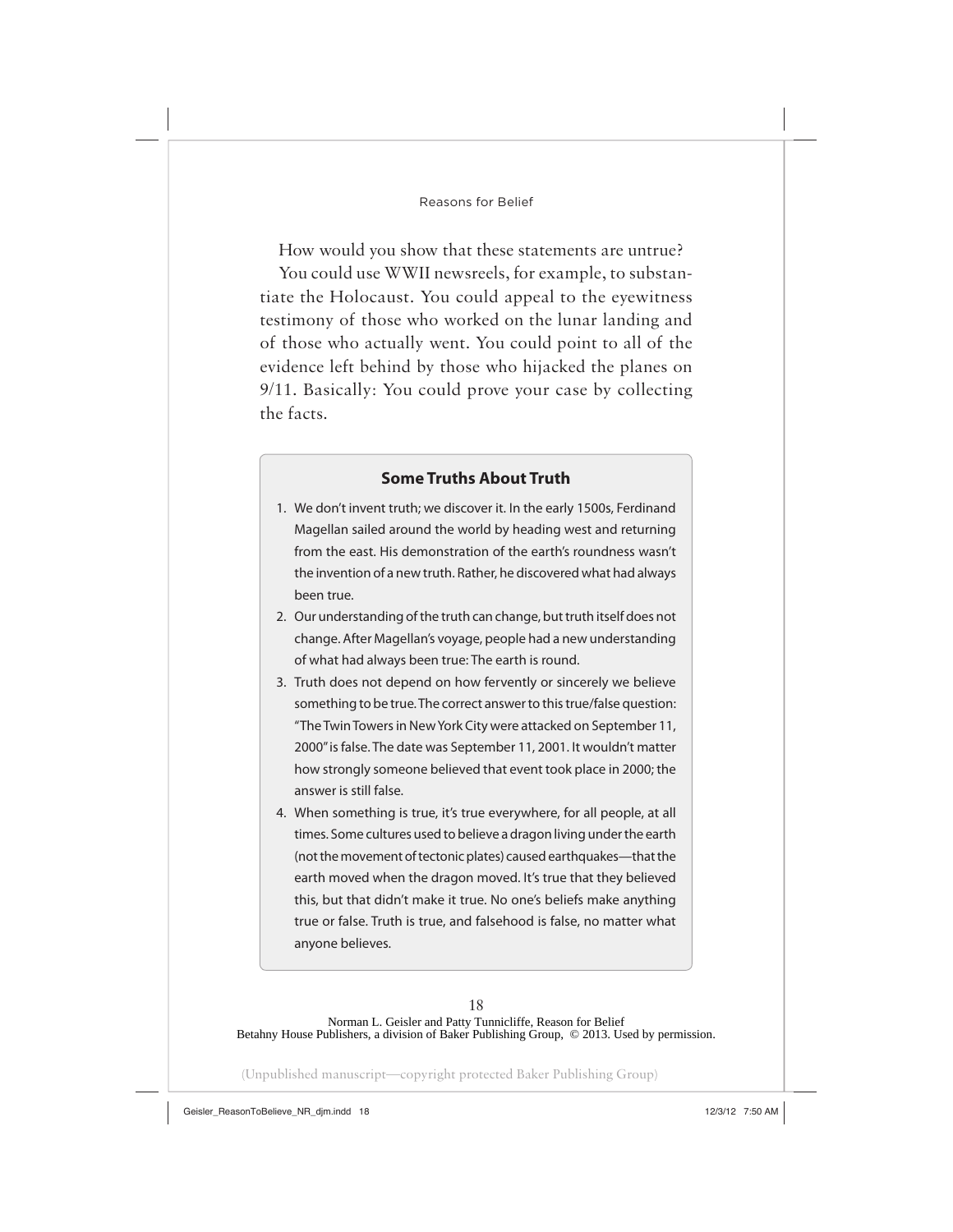#### *Test #2: Learning to Think Correctly (Logically)*

God has instituted certain unbreakable laws that operate throughout the universe. These are found, for instance, throughout the sciences, math, and even music. Two plus two is always four; if this varied from time to time or place to place, we couldn't operate machinery or computers—we couldn't even build a house. Middle C always vibrates at a certain frequency. If this varied from place to place, musicians couldn't tune their instruments accurately. There are even unbreakable laws regarding color. If you mix red and yellow, you'll always get orange, or some shade of orange—you'll never get green.

If we could break these laws, or if they only worked some of the time, the entire universe would be chaotic. But these laws do operate in the same manner, day in and day out.

God has also instituted certain unbreakable laws of right, or correct, thinking, which we call the laws of logic. One is known as the law of noncontradiction. First we'll look at what it says, and then we'll see what it means.

It says, "Two contradictory, or opposite, truth claims cannot both be true at the same time and in the same sense." Here's an example of how it works: The contradiction to "God exists" is "God does not exist," and the law of noncontradiction says these two truth claims can't both be true—God can't both exist and not exist. If you're reading this book right now, you can't *not* be reading this book right now. If your birthday is January 1, 1994, it can't also be true that your birthday is not January 1, 1994. When you really think about this, it just makes sense.

Why is this so important, and why should you spend your time on it? Because while it's common today to maintain that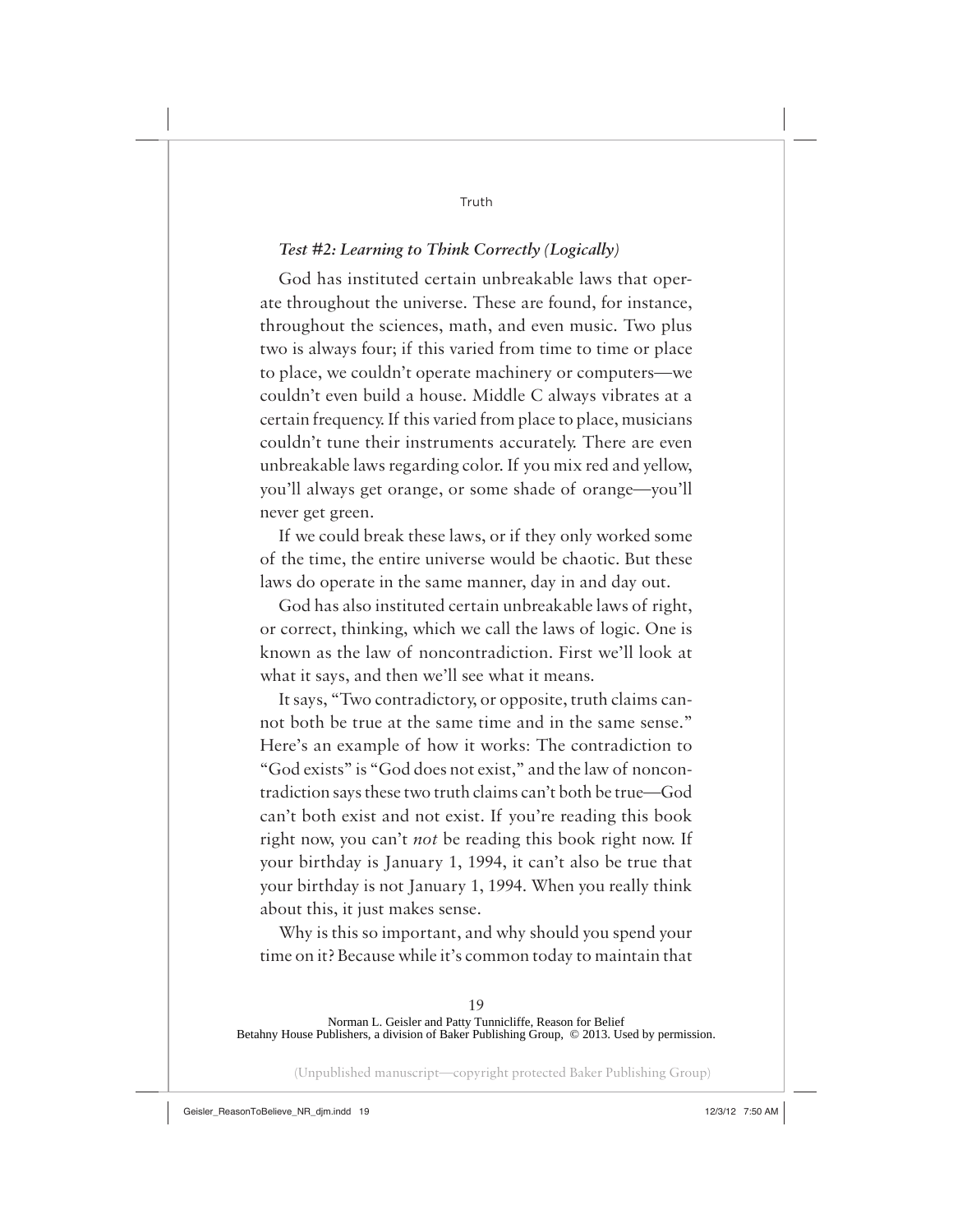all belief systems are equally true, or that no belief system has any "truth advantage" over any other, the fact is that religions *contradict* each other at many major points.

For example, let's look at just three key Christian beliefs about Jesus: (1) Jesus is God; (2) Jesus has always been God; he did not at some point in time become God; (3) only Jesus is God; people are not God.

Here's the issue: Every other system of belief contradicts these claims. Hindus say Jesus is one of many men who've become God. Mormons believe that Jesus was a man before he became God, and that worthy Mormons can become gods one day also. Muslims esteem Jesus as one of Allah's great prophets, but they do not believe he is God. Buddhists hold Jesus to be one of many remarkable teachers. Judaism does not believe Jesus is God. Each religion believes something contradictory about who Jesus is or who he claimed to be.

This is where the law of noncontradiction becomes crucial. It tells us that someone is right and someone is wrong about Jesus. All these ideas about him cannot be right, because they are contradictory. If Christianity is true—if what it says about Jesus is true—then all these other belief systems are wrong.

To find out which truth claim matches reality, we must examine the facts, the data—the evidence. While we won't always come to the same conclusion, we cannot pretend all the choices are correct. They can't be, when they're contradictory. So we will find that we are compelled to make a choice. Either God exists or he doesn't. Either Jesus is eternally and uniquely God or he is not.

We'll refer to the law of noncontradiction several times in this book. You might want to mark this page in case you want to come back to it at some point. Pretending that contradictory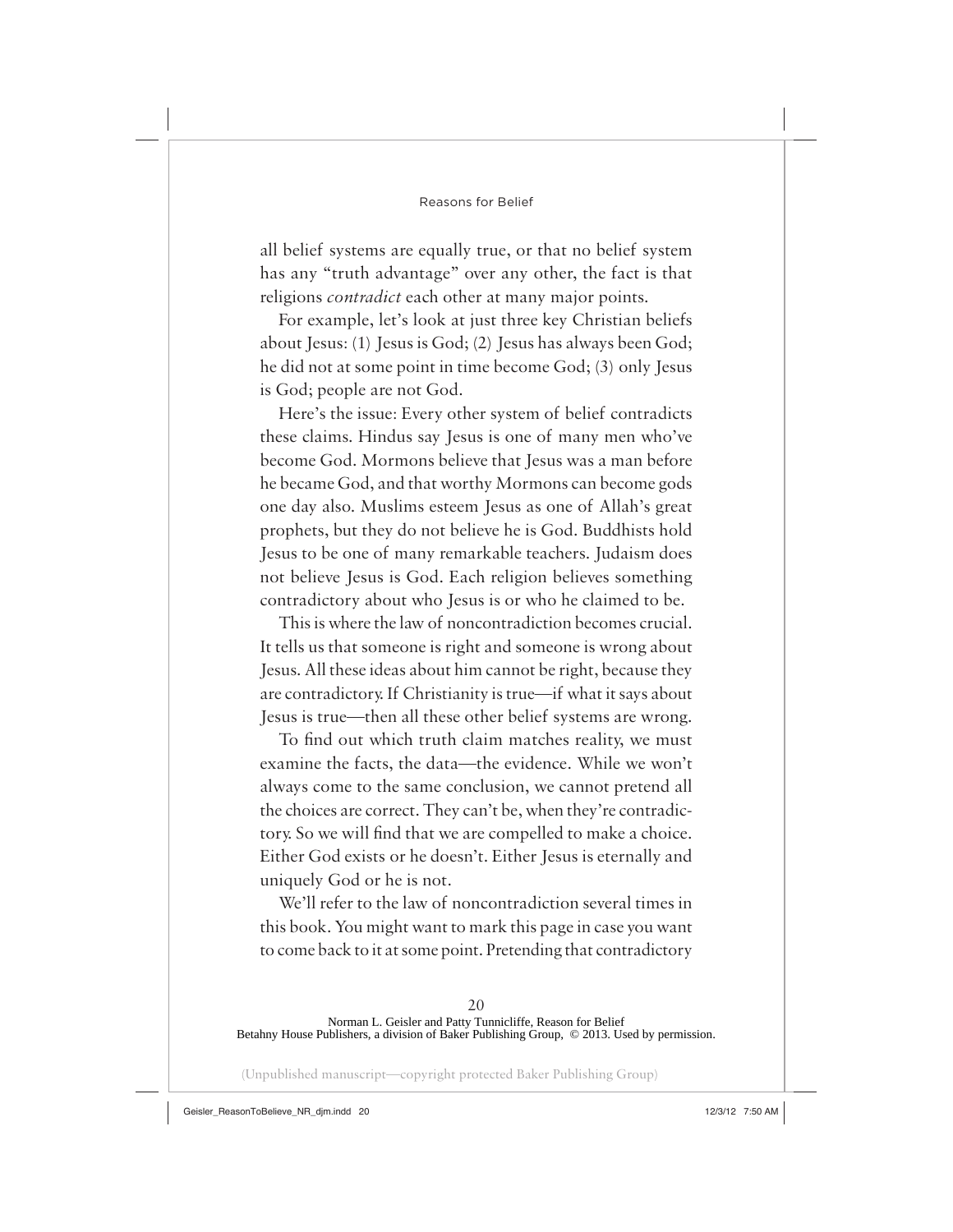truth claims can be true in the same way at the same time is not only sloppy thinking, it's also wrong thinking.

## **Three Reasons Why We Need to Have the Right View of Truth**

#### *Truth Affects Our Daily Life*

If truth were merely what is true for you, then all of life would be chaotic bedlam. How could anyone say *anything* and expect you to take them seriously? Why should anyone teach—why should anyone ever take a test, if no answer key exists? It's naïve and unrealistic to believe that anything and everything is true. If that were the case, then *nothing* would be true.

#### *Truth Affects Our Eternal Life*

If truth is only my set of opinions, then there is no objective reality. If that were the case, we would have no basis for believing we can know anything true about God, about life, or about what happens after we die. It's not just the here and now that's at stake. Eternity itself hangs in the balance.

#### *The Bible Makes Truth Claims*

The Bible has much to say about truth. It claims that the God of the Bible is the one true God, the God of truth. It claims that his way and his Word are true (e.g., see Psalm 31:5; 119:30, 43).

Jesus claimed he is the truth: "I am the way and the truth and the life. No one comes to the Father except through me" (John 14:6). Seventy-eight times in the New Testament Jesus explicitly claimed to be speaking the truth. And God's Holy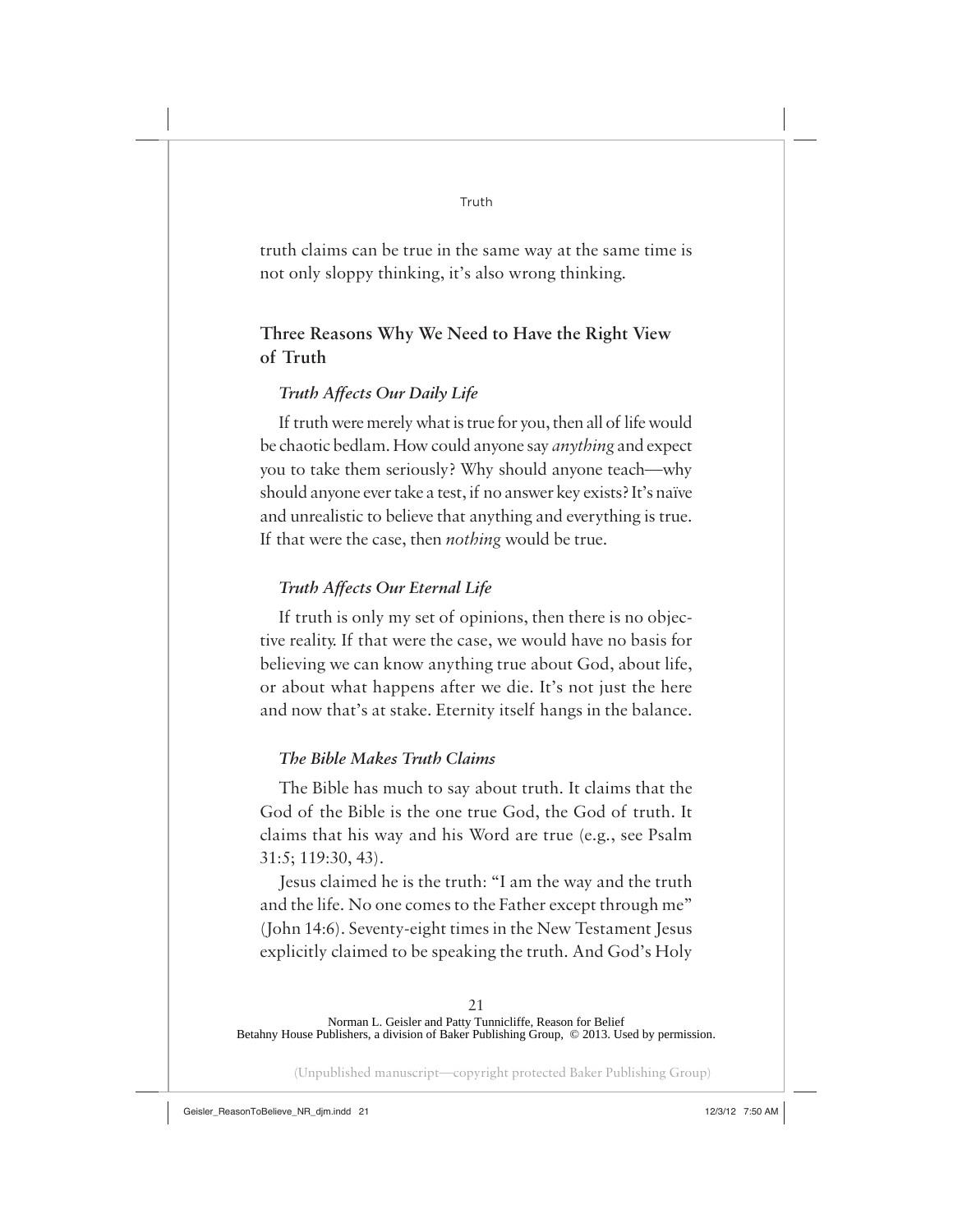Spirit is called "the Spirit of truth," who reveals the truth to people (John 15:26; see also John 19:35; Acts 28:25).

The Bible says the good news about Jesus Christ is true (Galatians 2:14) and that we can learn and know the truth (see Acts 24:8; 2 Corinthians 4:2). It claims to offer the answers to our most significant questions, the solutions to our most crucial problems, the fixes for all our failures, and the provisions for our every true need.

The Bible, then, does not leave itself open to being placed in the category of "books that contain intriguing ethics" or "sources of some decent ideas about how to construct our own reality." It doesn't say it may have some value for someone, depending on their circumstances and individual perspectives. It says it is God's Word; it says it is the truth. So either it is the truth or it is not.

#### **A Frequent Perception, or Accusation**

Many people think Christians are closed-minded. When they hear believers say, for instance, "Jesus is the only way to God," they come to the conclusion that Christians aren't open to truth, or are against learning.

But think about this. An atheist's claim that there's no God is just as closed-minded. And the claim that there are many ways to God has the same degree of closed-mindedness. Each is a declaration that something is true and that, by definition, what contradicts or opposes it is false.

*Every truth claim is narrow.* Why? Because truth itself is narrow. If you jump off a tall building with no ability to remain aloft, you will fall to the ground, yet no one would say belief in the law of gravity is being narrow-minded.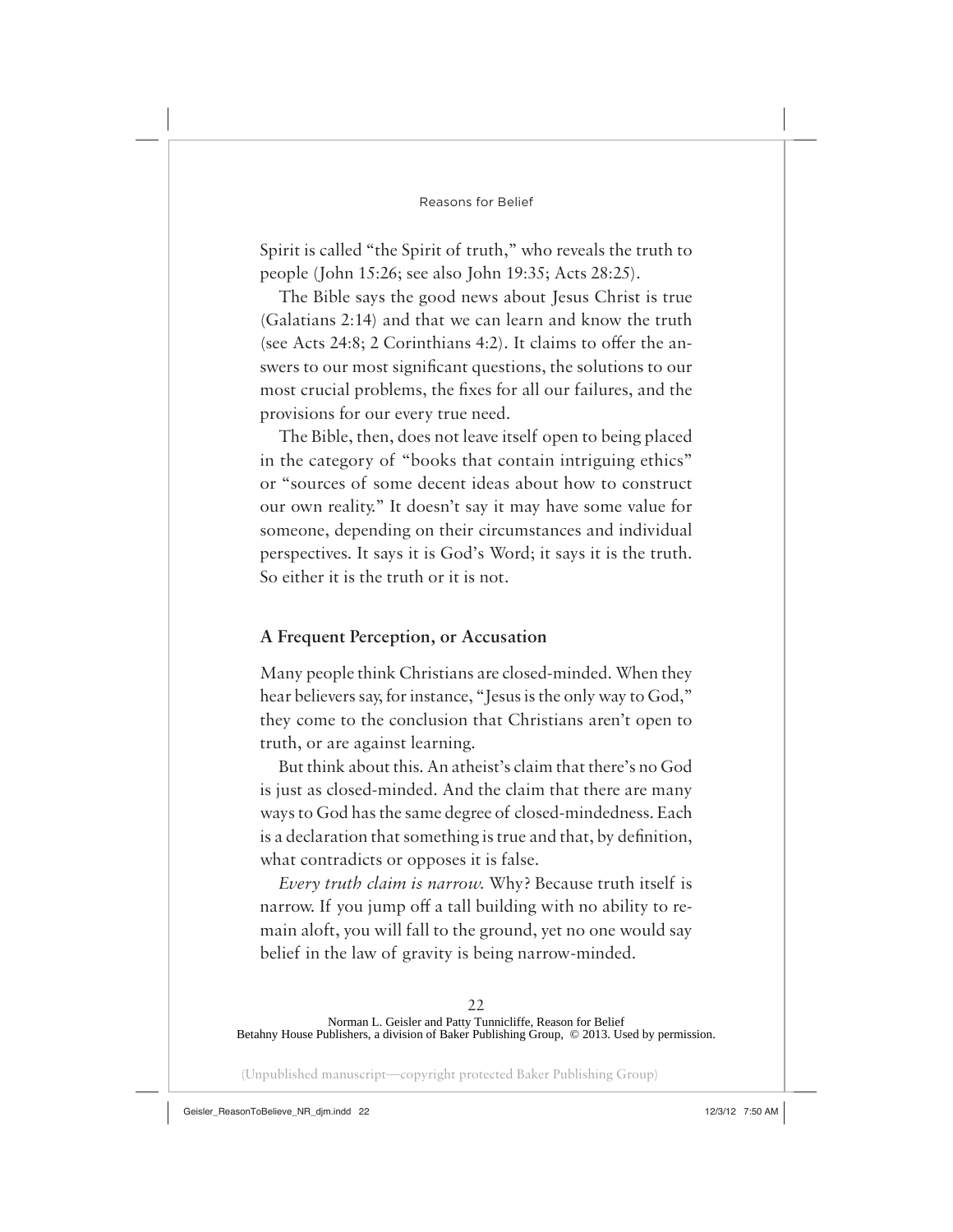All religious truth claims are equally narrow as well, for all such claims maintain that they are true and that opposing claims are false. A person is no more closed-minded for saying God exists than for saying he does not exist. The fact is that one of the statements is true; therefore, the opposing view is false. Believing either one automatically excludes believing the other.

Christians should be open to all truth, since all truth is God's—all truth flows from his nature. Not one single aspect of truth pops up and surprises God, for he is the source of all truth. Believers need not fear that somehow a new truth will come along and undermine the God of truth.

Christians ought to be willing to look at all the facts, all the evidence. We're to be closed-minded only when it comes to accepting something that is untrue, does not match reality, or does not tell it like it is. Let's say: *Bring on the truth!*

#### **What We've Learned**

- 1. Truth is what matches the facts, what corresponds to reality.
- 2. Contradictions (or opposites) cannot both be true at the same time and in the same sense. If a statement is true, its contradiction is false.

These two statements lay the foundation for our next challenge regarding the existence of God.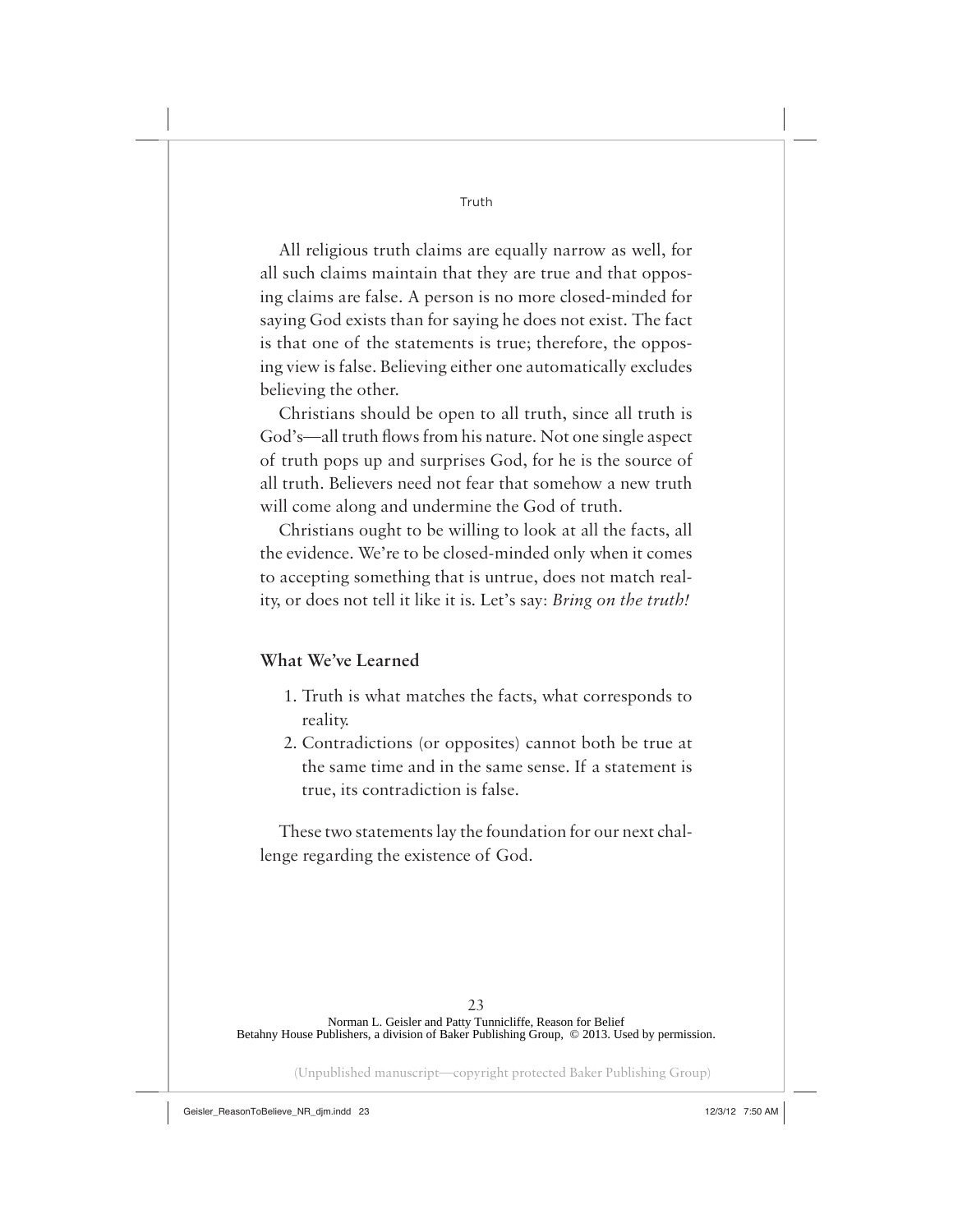Norman L. Geisler and Patty Tunnicliffe, Reason for Belief Betahny House Publishers, a division of Baker Publishing Group, © 2013. Used by permission.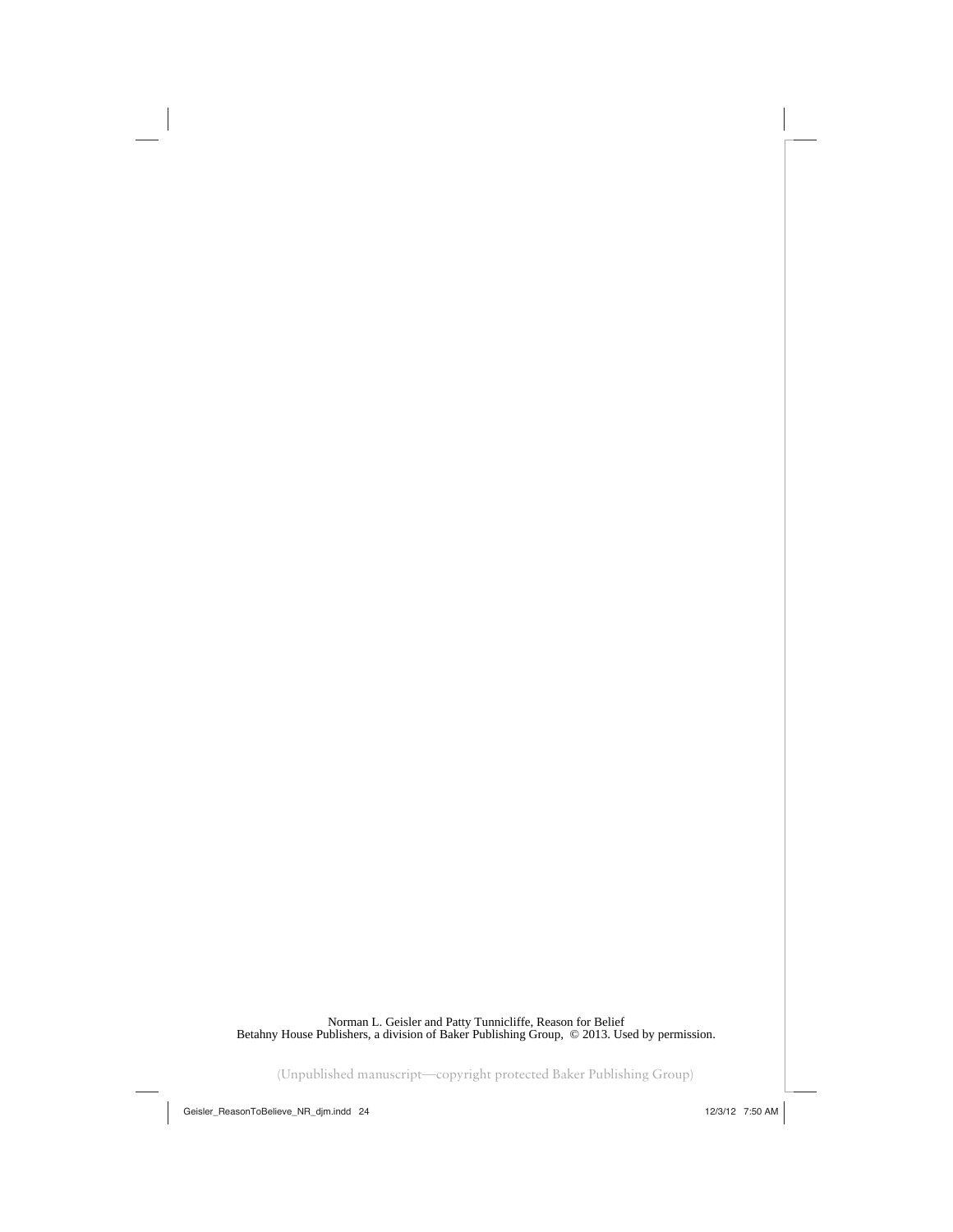

# *Challenge #2: "God Does Not Exist"*

#### **Potential problem: Christianity rests upon God's existence. If God does not exist, Christianity is false.**

If you were to take a poll today and ask a random group of people if they believe there's a God, aside from those who say they don't know, naturally you'd get two opposing answers. Some would answer yes, others no.

Many today openly and strongly deny that God exists. They do this for many reasons, one of which is that they don't think there's any evidence for his existence. Lacking that, they conclude they would be foolish to believe a God is out there somewhere.

If you asked those who affirmed God's existence to explain what *kind* of God exists, you'd discover that not everyone who believes in God agrees on what he's like (his nature). The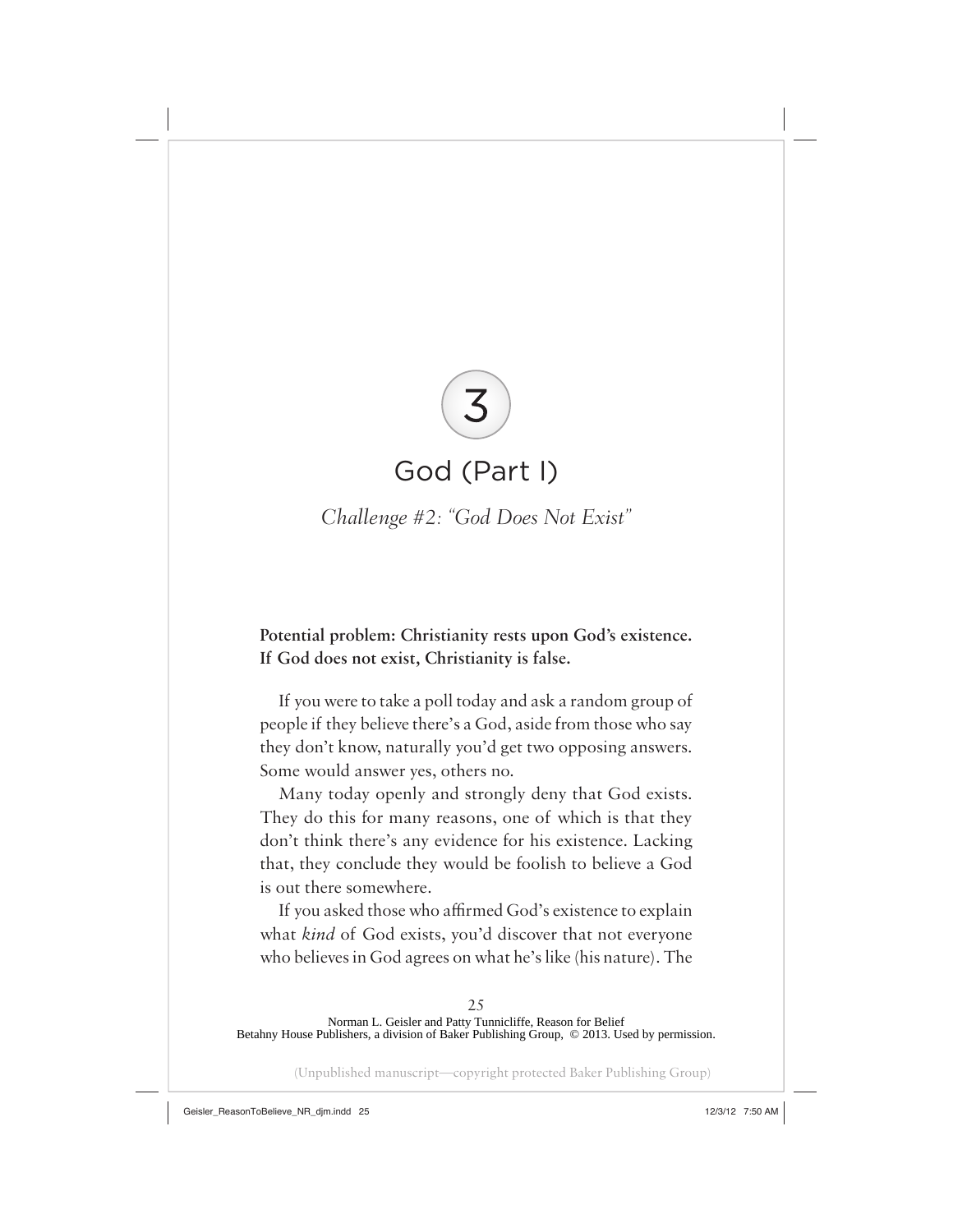poll's end product would show how much disparity there is about the existence and nature of God.

Our task in the coming chapters will be to answer two main questions:

- 1. What is the evidence that God exists?
- 2. Which god does the evidence point to? Is it a match for the God of the Bible or for a different god?

The answers to these two questions are foundational, because if there is no God, then there is no Word of God, Jesus is not the Son of God, Jesus did not die for our sins or rise from the dead; all the tenets of the Christian faith would collapse. The same is true as to God's nature. If the evidence supports a god other than the God of the Bible, then believers have misplaced their trust.

We will approach the question of God's existence as a sleuth would seek to solve a mystery. When a detective needs to determine whether someone was in a certain location, he looks for clues—such as fingerprints.

Think about the trail of evidence your fingerprints leave behind. They mark everything you touch from the time you rise in the morning until you're back in bed at night. From every dish, light switch, door handle, or book, to your keyboard, steering wheel, cell phone, and toothbrush, your prints provide evidence of where you've been throughout the day. Seeking an answer to the question "Does God exist?" we can look for whether God has left his prints on the universe to show us he is there. In this chapter and the next, we'll examine the evidence that demonstrates that God does exist, and he has left behind his fingerprints as proof.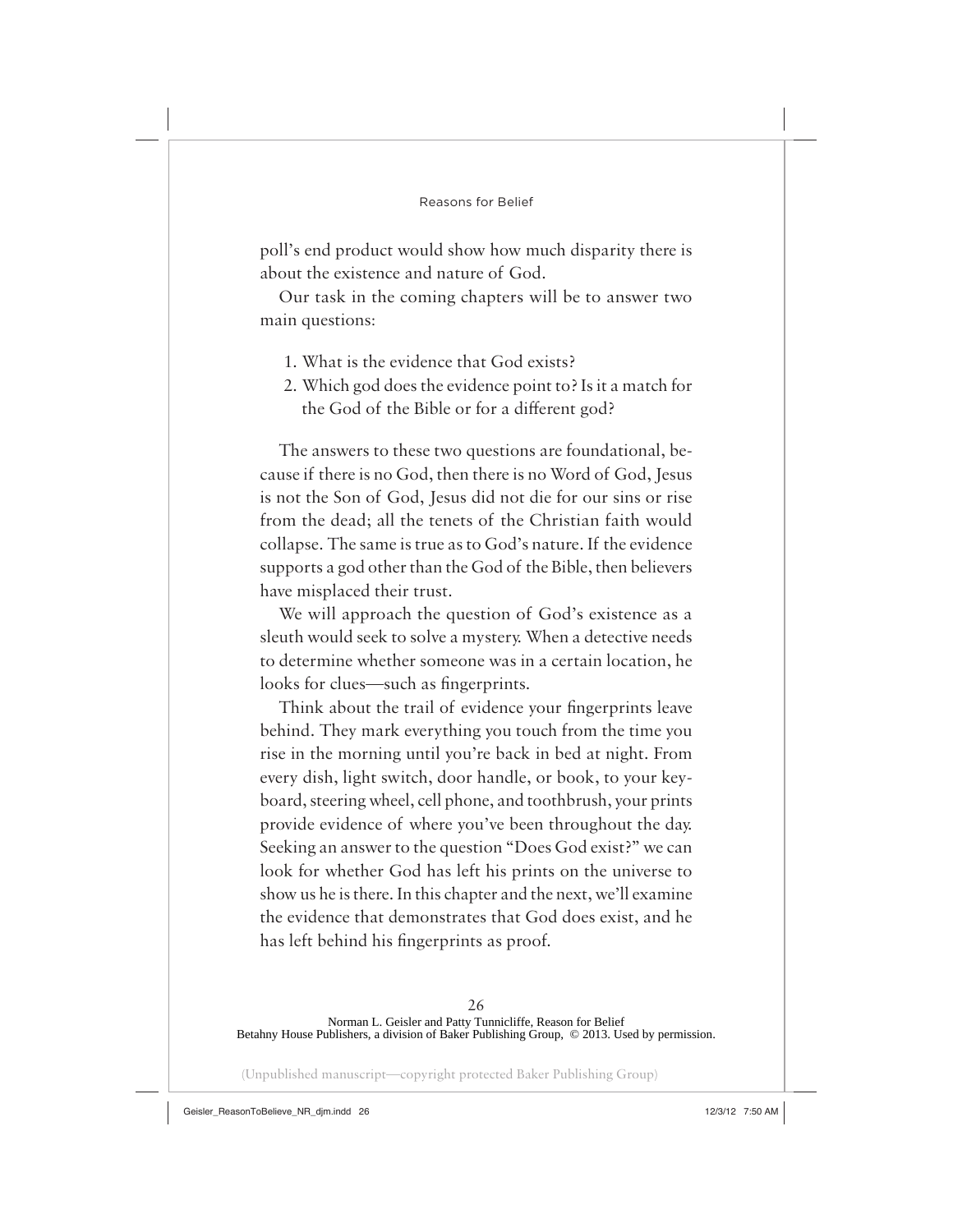#### God (Part I)

Some Christians don't think it's important to consider the evidence for God's existence. They say it's enough just to have faith that he's there. But many nonbelievers are not persuaded or swayed by a faith-alone argument for God, since they believe they have evidence for God's *non*existence. The question is, which position does the evidence support? Do the facts support a belief in God? Can we demonstrate convincingly that the God of the Bible is there?

## **Your Worldview Will Determine What You Believe About God**

Every person has something called a *worldview*, which is simply the way one views and understands life. It's how we answer the big questions, such as:

- Where did we come from? Are we a byproduct of evolutionary processes, or were we created by God?
- Why are we here? Does life have any meaning or purpose, or are we born only to die?
- What happens to us after we die? Is heaven real? Is hell real? Or do we simply cease to exist? Is reincarnation a possibility? Do we get a second, third, or fourth chance after we die?

Sooner or later everyone forms an answer to these questions. Even little children by the time they start school have begun to develop their own responses. Your answers on matters like these will determine your worldview, and how you think about God, about his nature, and about life in general.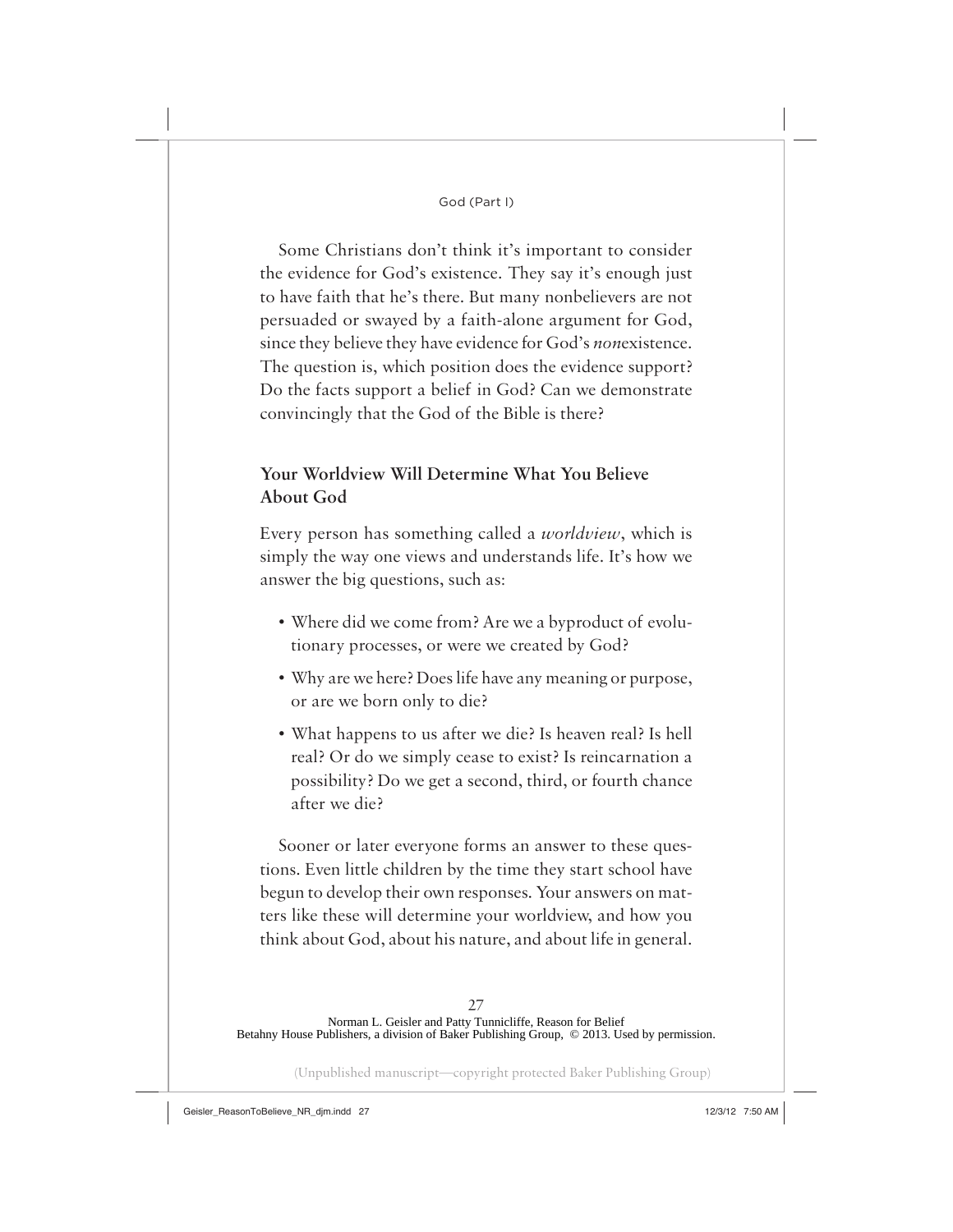There are a number of contradictory worldviews. We'll examine four of the most common: atheism, deism, pantheism, and theism. Our goal is to ascertain which view of God makes the most sense and has the most supportive evidence.

#### *Atheism*

Atheism is the worldview that claims there is no God, no matter how you think of him or what you choose to call him. There's no higher power, no Absolute Being, no universal Life Force, no World Spirit that originated the universe. Atheists believe the universe is eternal; it did not have a beginning and won't have an end. They say everything we observe (stars, space, planets [including earth]) has always existed—nothing was created. Thus humanity is the result of the blind natural forces that by chance combined in such a way as to form life on earth. Consequently, there's no particular purpose or reason for our existence. We're born, we live for a time, then we die, and life is over—there's no afterlife at all.

#### *Deism*

*Deism* is a word we don't hear much anymore. But many people today have chosen it as their worldview, whether or not they call it by that name. Deists believe there is a God who created the universe, so unlike atheists, they believe the universe is not eternal; it had a beginning. Deists also believe God created people; we're not the result of blind evolutionary forces. However, deists maintain that after creating, God simply withdrew and left us here on our own; he's no longer directly involved in his creation.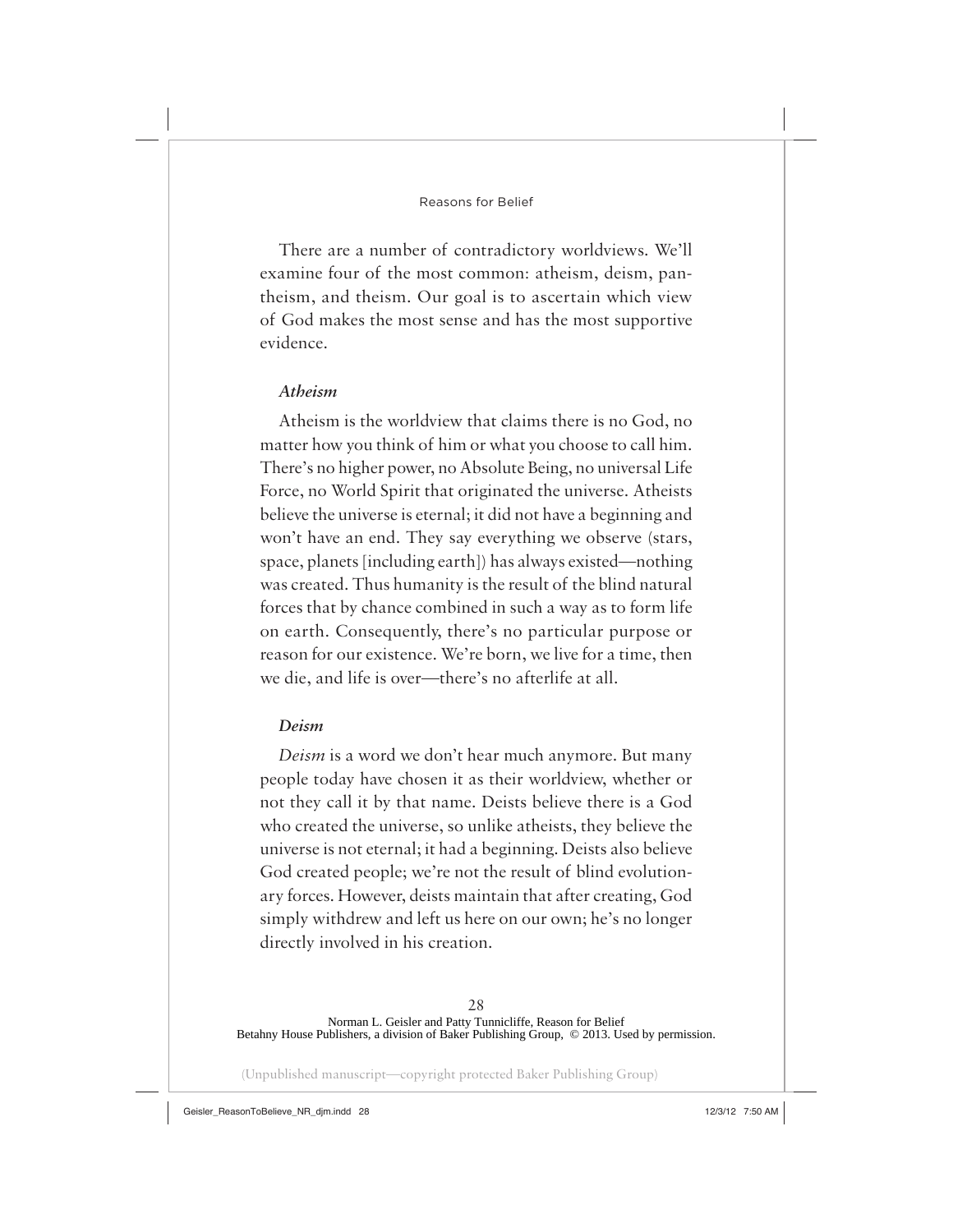#### God (Part I)

Deists, then, don't believe in miracles. The deistic God is inaccessible, remote, and not directly involved. He does not, and will not, intervene in our lives.

Thomas Jefferson believed there is a God but did not believe in miracles. To make Scripture match reality as he perceived it, Jefferson got out his Bible, took a pair of scissors, and cut out every reference to the supernatural in the four Gospels. Then he published his own version of them, which is still in print today, known as *The Jefferson Bible* (or *The Life and Morals of Jesus of Nazareth*)*.* Because he removed every miracle account, his book ends with these words: "There laid they Jesus, and rolled a great stone to the door of the sepulcher, and departed"1 (no mention is made of the resurrection).

#### *Pantheism*

The pantheistic view of life is popular today, though (like deism) the term *pantheism* is not often used in conversation. It comes from a combination of two other words: *pan*, which means "all," and *theos*, which means "God." Together they describe a worldview maintaining that everything we see every animal, insect, tree, stream, person—is imbued with a divine god-force. So nature itself and every living creature is, in essence, part of God. One expression that illustrates pantheism is this: "There is a god, and you are him."

However, the god of pantheism is not a god to whom you pray or with whom you have a relationship. *You* are god. We *all* are.

Many saw the movie *Avatar*—a box-office smash from its time of release—primarily because of the new (at the time) 3-D technology. Relatively few seemed to recognize, though, that the film's basic worldview is pantheism.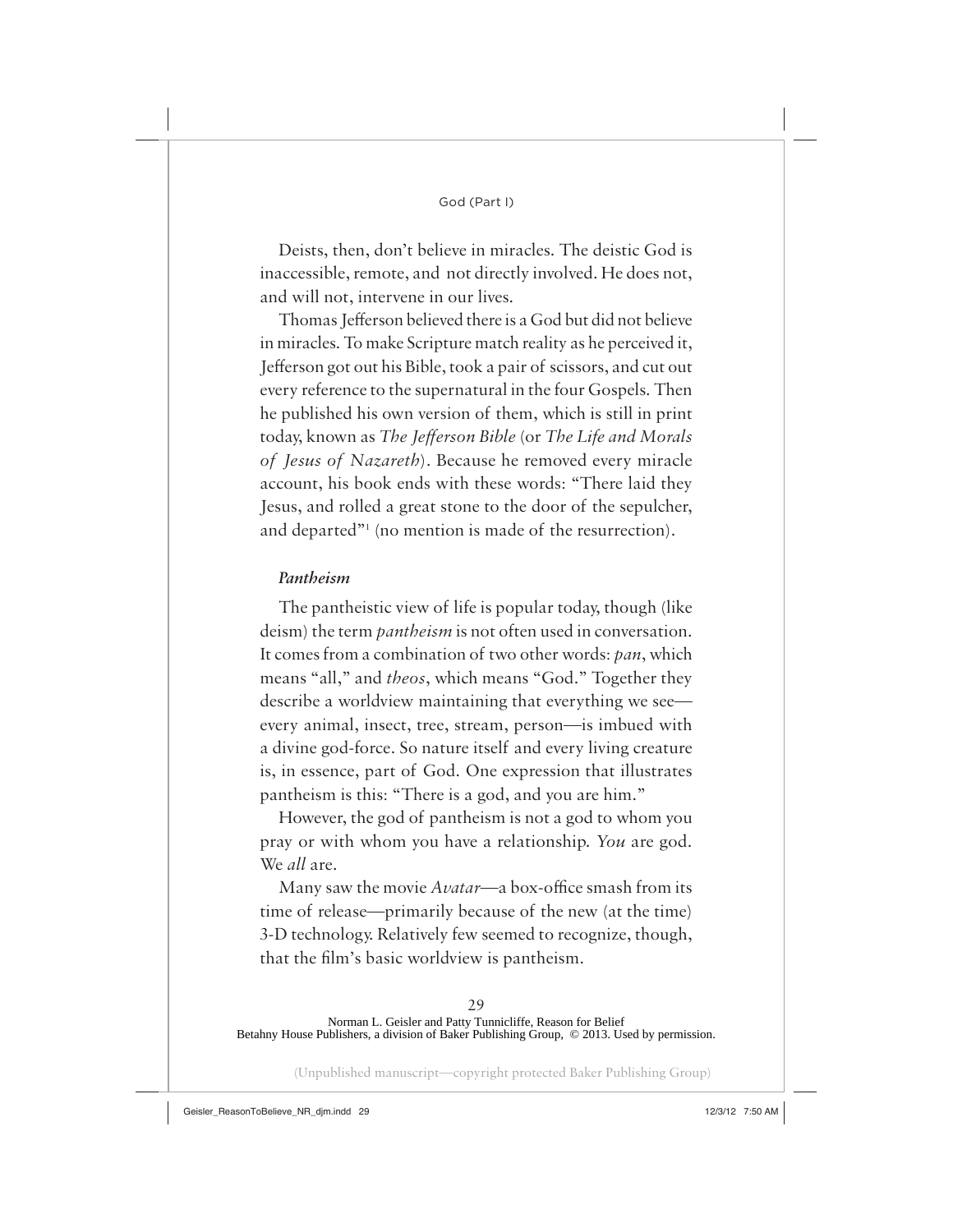The movie is about the Na'vi, a tall, blue-skinned tribe who live in very large trees and worship a nature goddess they call Eywa. Eywa inhabits the trees, the streams, and all of the forest. Na'vi goddess-worship actually is the worship of nature; Eywa's force flows through every aspect of creation. From the pantheistic perspective, all of nature is part of "God."

Many Americans have adhered to some form of pantheism, especially since the 1960s, when what became known as the New Age Movement became popular. Among the convictions of New Agers is that they, like the rest of nature, are part of God and that a time is coming when humankind will take its final evolutionary step (or leap). This will not be a biological transformation but a spiritual one; it will be achieved when we all recognize that we are god. Many who claim to have this godlike force within are waiting for the rest of us to come to the same conclusion and at last usher in an age of universal love, harmony, and peace.

#### *Theism*

Theism, the final worldview we'll examine,<sup>2</sup> contends that there is one and only one eternal God who created the entire universe—everything that exists. The universe is not eternal; it has not always been here. Rather, it came into being "in the beginning," when God spoke it into existence.

It's clear from the start that theism contradicts the three previously defined views. Theism contradicts atheism in denying that the universe is eternal and in rejecting the idea that life, including humankind, evolved from primordial soup by chance via the blind laws of nature. Theists assert that we are a unique act of a Creator God who *began* the universe.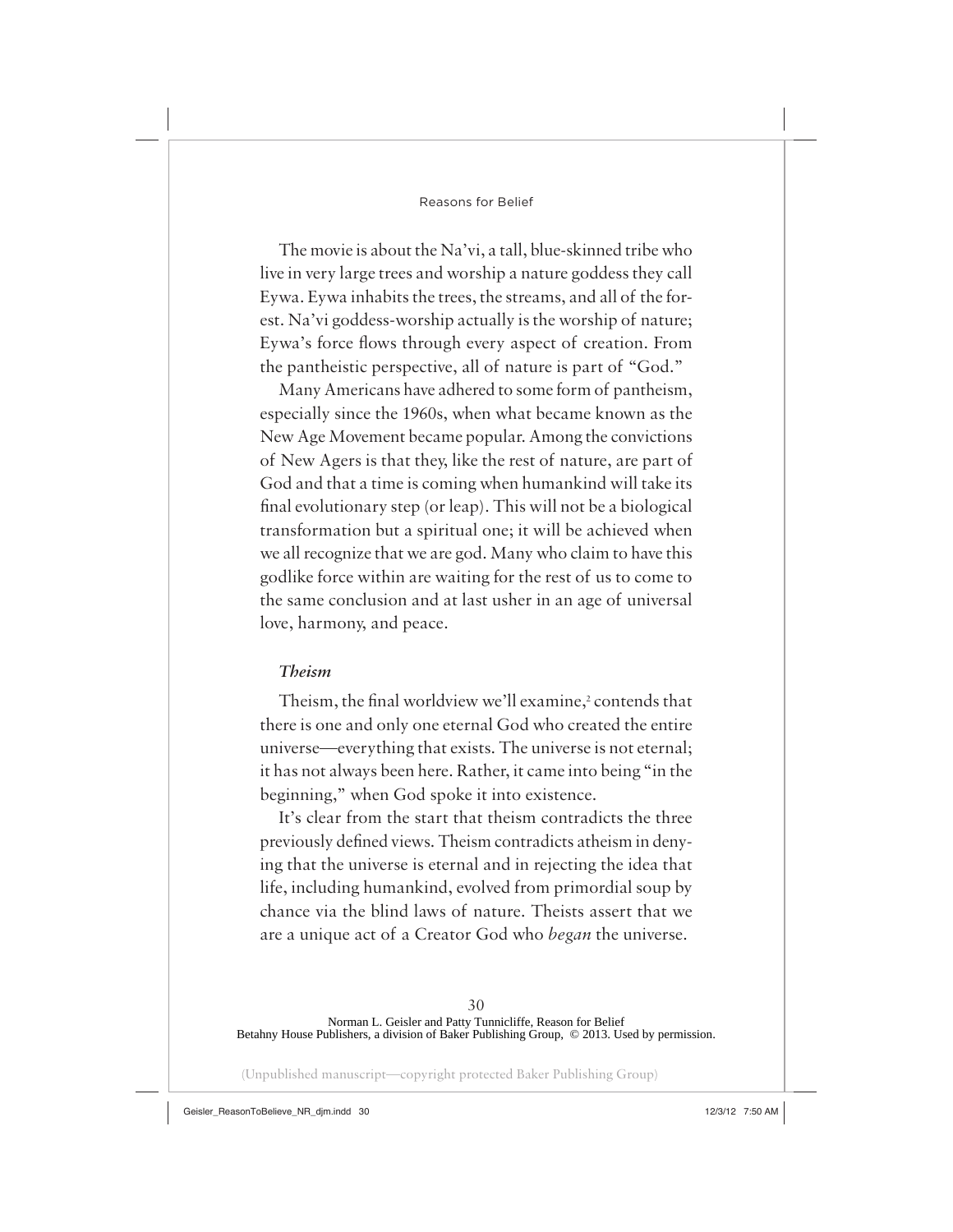#### God (Part I)

Theism contradicts deism in affirming that God has remained actively involved in human matters; he did not create the universe and then walk away. We can pray to him for help and guidance. He can choose to answer prayers by natural or by supernatural (miraculous) means.

Theism stands in contradiction to pantheism in that the theistic God is not man, and man does not share in God's nature. God created man, but he did not create man out of himself. In contrast to pantheism, "There is a God, and we are *not* him." He is outside of us. We are not God and, theists believe, will never become God.

#### *A Summary of Four Key Worldviews*

- 1. *Atheism:* The universe is eternal. There is no God and no miracles.
- 2. *Deism:* The God who created the universe is absent and inactive. There are no miracles.
- 3. *Pantheism:* God made the universe out of himself. There are no miracles, since God is in all; all is part of God.
- 4. *Theism:* God created everything that is by speaking it into existence; he is an active God who has done, can do, and will do miracles.

We begin to see substantial contradictions between these worldviews. Does God exist or not? If he does exist, does he miraculously intervene in human affairs? Did he create us out of himself or out of nothing? Are we part of God, or are we a separate creative act that does not share in God's nature?

For each contradiction, someone is right and someone is wrong, for reality's unbreakable law of noncontradiction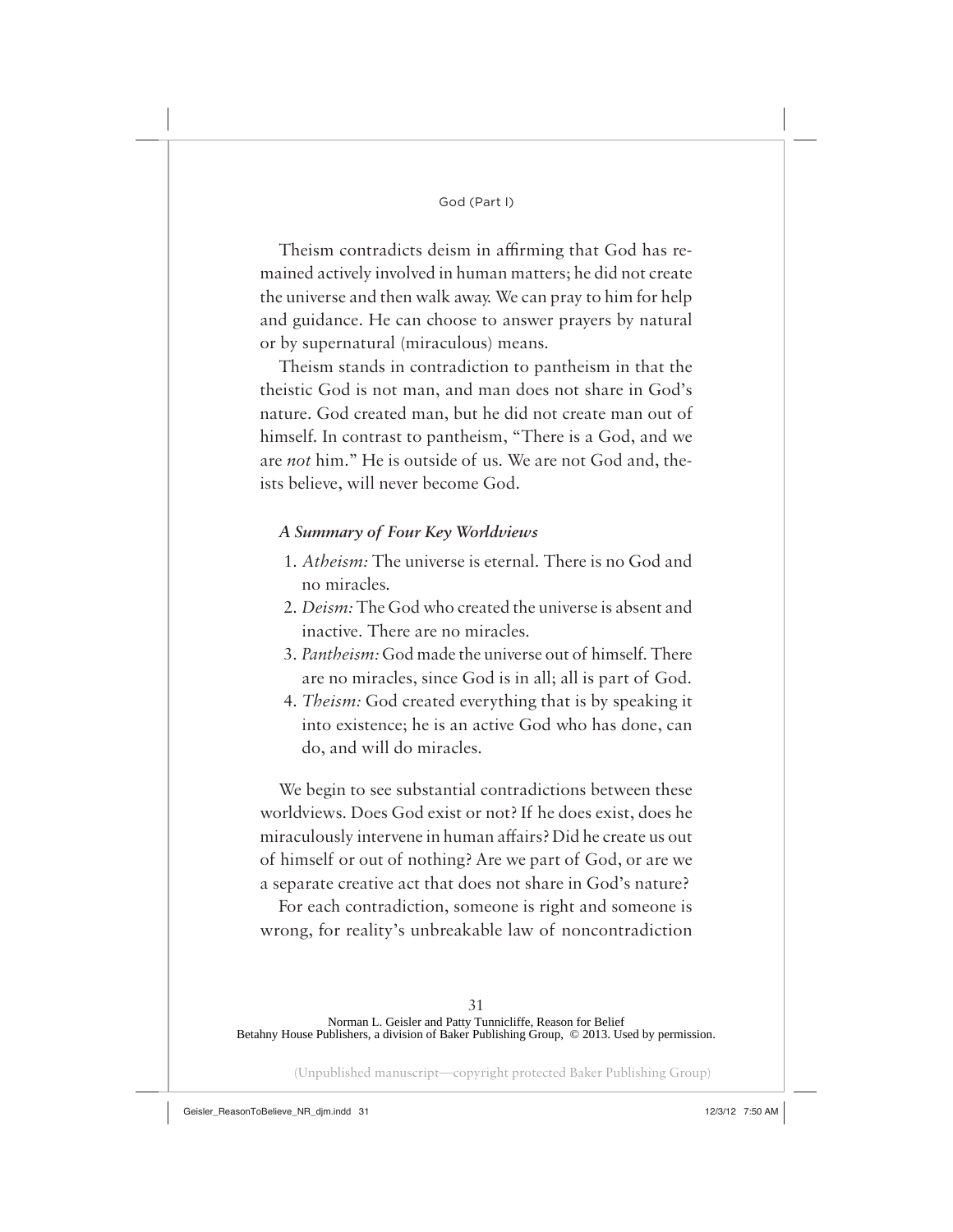says that contradictory truth claims cannot both be true at the same time and in the same sense.

Nothing is as important as what you think or believe about God, for this will determine what you believe about truth, about where we came from, about why we're here, and about what happens to us after we die.

So we'll be comparing these worldviews and asking, "Which best explains the real world?" Which best matches the evidence we'll examine in the chapters ahead?

#### **God Isn't Santa Claus**

There is one more popular view of God that should be mentioned. Some people think of God somewhat like Santa: You climb onto his lap, tell him you've been good, and then say what you want him to do for you.

If you're a "good" person, Santa (God) will give you what you want. If you are not so good, he'll tell you to try harder and come back next year.

Many people think if they're "good," God will give them what they request, treat them well, and eventually bring them to heaven (that's where "good" people go).

The problem is, this does not match the biblical God—a holy God whose standard we cannot meet on our own. God doesn't give us what we deserve, and for that we can be eternally thankful. We pray to him (and love him and serve him) because he is good, not because we are.

#### **Three Basic Arguments for God's Existence**

We will consider three primary lines of evidence, each of which provides support for the existence of a theistic God.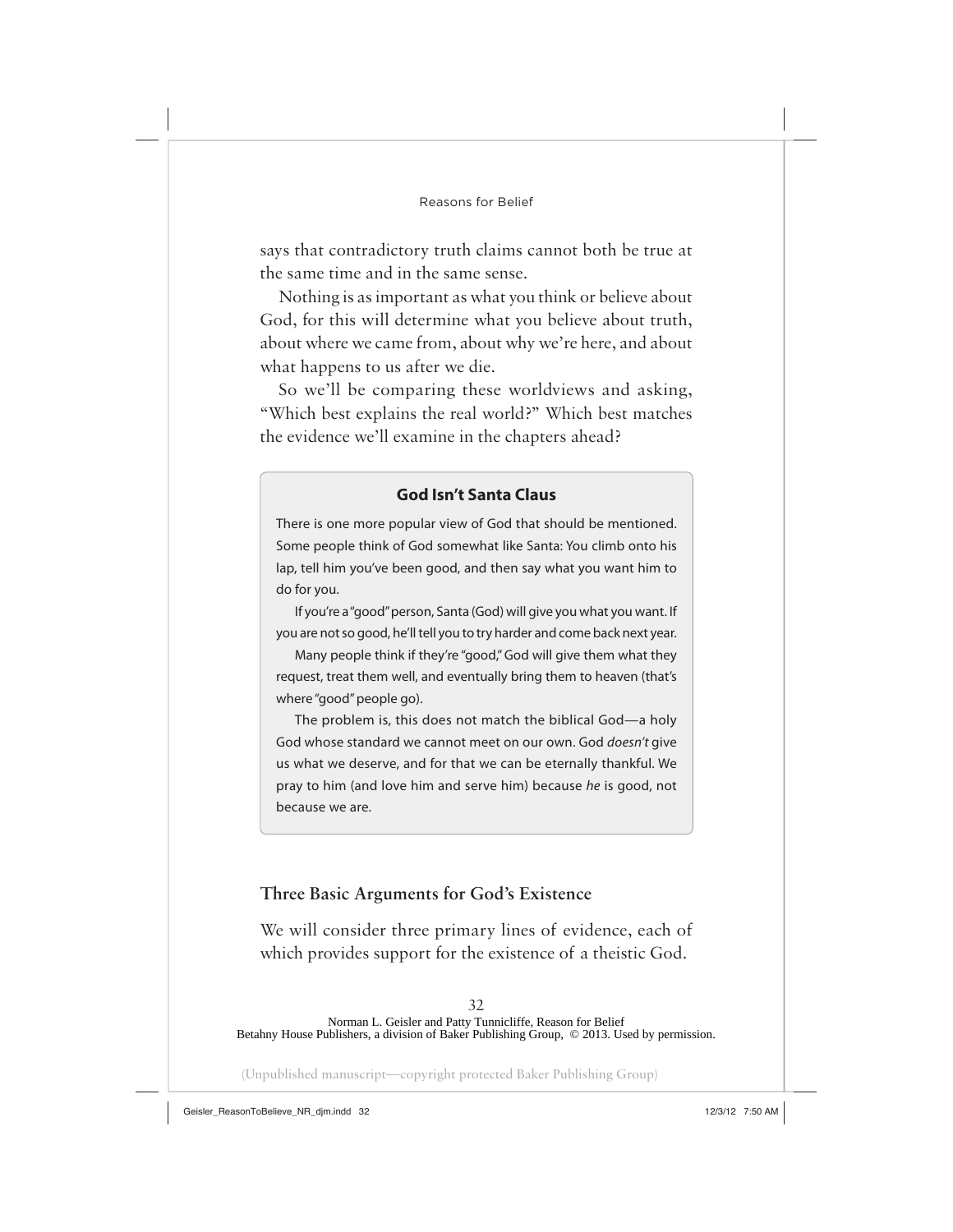- 1. Science provides us with evidence that the universe had a beginning. Therefore, Someone, or Something, must have brought it into existence; that is, *began* it. The key question is: "Who or what brought the universe into existence?" (Someone/Something, Who/What are capped when indicating or referring to an ultimate being, i.e., God.)
- 2. Science also provides ample evidence that the universe was designed. Only a personal being, or a designer, can design something. Thus, if Someone or Something designed the universe, Who or What designed it?
- 3. There's evidence too for the existence of a universal moral law. As all laws must be made or passed by a lawmaker, we must ask: Who is the lawmaker that made or passed the universal moral law?

We'll consider the first argument now and the other two in chapter 4.

### **A Beginning: First Argument for God's Existence**

The first argument for the existence of God can be stated like this:

- 1. Everything that had a beginning, had a Beginner (or Causer).
- 2. The universe had a beginning (it's not eternal).
- 3. Therefore, the universe had a Beginner (or Causer).

If the first two points are true, the third point is automatically true.